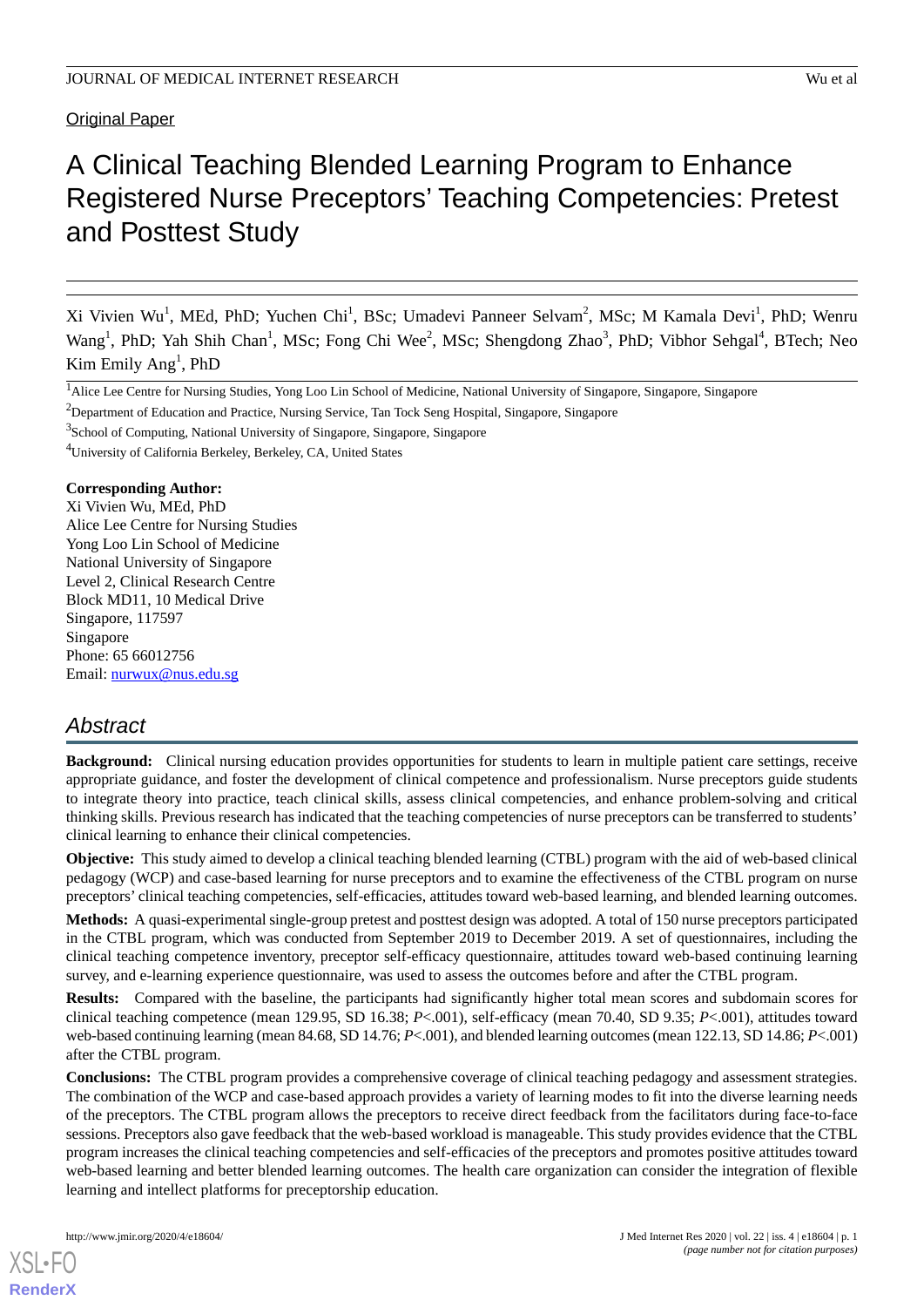*(J Med Internet Res 2020;22(4):e18604)* doi:  $10.2196/18604$ 

#### **KEYWORDS**

blended learning; case-based learning; clinical pedagogy; clinical teaching competency; web-based program; nurse preceptor

#### *Introduction*

#### **Background**

Clinical nursing education provides opportunities for students to learn in multiple patient care settings, receive appropriate guidance, and foster the development of clinical competence and professionalism. In a preceptorship program, a nursing student is assigned to a registered nurse preceptor who is responsible for clinical guidance. Preceptors nurture the development of clinical knowledge, skills, and professional attitudes in nursing students through guiding, role modeling, and facilitating professional development [[1\]](#page-9-0). The preceptors' levels of competence impact students'learning experiences and clinical competencies. However, preceptors often lack teaching knowledge and experience, which leads to role ambiguity and unfamiliarity with clinical education systems [\[2\]](#page-9-1). Hence, training in clinical teaching pedagogy is recommended to assist with preceptors' professional development. Innovative continuing education promotes the professional development of health care professionals and fits into their busy working schedules [[3\]](#page-9-2). Technology alone is not able to meet the diverse learning needs of health care professionals in the clinical environment. Nevertheless, blended learning is recognized as an effective approach to provide an alternative learning strategy and promote the integration of theory and practice [[4\]](#page-9-3). It is paramount that continuing education courses integrate technology, increase the flexibility and responsiveness of the workforce, and offer alternative means to attend the courses [[5\]](#page-9-4).

#### **Literature Review**

#### *Registered Nurse Preceptors' Teaching Competencies and Self-Efficacies*

The transition from a nursing student to a professional nurse is challenging and may lead to anxiety and frustration, which consequently result in job dissatisfaction, low productivity, and attrition [[6\]](#page-9-5). It is critical to retain nurses at the workplace to address the global nursing shortage. Nurse preceptors play important roles in clinical education. Preceptors facilitate the clinical learning of students through the process of socialization by helping students to adjust to their working cultures and environment and become functional members of their teams. Positive preceptorship experience prepares nursing students for smooth transitions into the reality of practice [\[7](#page-9-6)]. In addition, preceptors help nursing students to acquire a sense of professional identity through caring and teaching [[8\]](#page-9-7). What students learn from nurse preceptors will be reflected in their daily practices when they become independent nurses [[8\]](#page-9-7). Hence, the competency levels of nurse preceptors directly affect the quality of future nurses.

Previous studies indicate that it is crucial to prepare preceptors to be pedagogically ready to embark on the preceptorship process [\[2](#page-9-1),[9-](#page-9-8)[11\]](#page-9-9). Researchers have reported that preceptors who have greater knowledge of preceptor roles tend to display higher self-efficacies and confidence in their capabilities of clinical teaching [\[12](#page-9-10)]. Furthermore, the way nursing students are precepted shapes workplace cultures and environments, which may help with the issue of retaining nurses at the workplace to address the global nursing shortage [\[11](#page-9-9),[13\]](#page-9-11). Therefore, nurse preceptors' teaching competency is positively related to the quality of future nurses, which translates to improved patient safety, quality of care, and staff retention [[14,](#page-9-12)[15\]](#page-9-13).

#### *Web-Based Learning for Health Care Professionals*

Nowadays, it is crucial for health care workers to access continuous learning opportunities to update their knowledge and skills. However, health care institutions always face challenges in supporting their staff for continuous professional developments, such as costs of training, staff absence from clinical areas, and limited time to attend courses [[16\]](#page-9-14). Electronic learning (e-learning) using information technology as a medium provides an alternative to build virtual platforms for learners' interactions [[17\]](#page-9-15). With the advancement of information technology, e-learning platforms are able to demonstrate outcomes comparable with those of face-to-face programs by using interactive simulation videos and discussion forums [[18](#page-9-16)[-21](#page-9-17)]. E-learning is flexible and allows nurses to learn at their own pace [[22\]](#page-9-18). Thus, it is evident as an effective alternative means to train health care professionals within resource-limited settings [\[23](#page-10-0)].

Although e-learning has been widely used in hospital training programs, there are still emerging concerns. It requires a certain level of computer literacy and skills. Nurses who have not taken web-based courses require more support to adapt to e-learning platforms [\[22](#page-9-18),[24](#page-10-1)[,25](#page-10-2)]. Some studies highlighted concerns regarding the limitations of learners' assessments and feedback when using e-learning programs, which can significantly impact learning outcomes [[26](#page-10-3),[27\]](#page-10-4). In addition, learners may feel isolated and disengaged during e-learning, which may result in a poor completion rate [[28\]](#page-10-5).

## *Blended Learning and a Case-Based Approach for Health Care Professionals*

Blended learning involves a systematic combination of face-to-face interactions and technology-mediated interactions among learners, facilitators, and resources [\[29](#page-10-6)]. Compared with e-learning sessions, the teaching and learning styles of face-to-face sessions should be redesigned to fit into the learning needs of health care professionals [[30\]](#page-10-7). Blended learning can engage case studies, group discussions, and debates to emphasize social elements during the session [\[16](#page-9-14),[30\]](#page-10-7). This will increase human interactions and peer support to motivate learners in the learning process [[28](#page-10-5)[,31](#page-10-8)].

During face-to-face sessions, case-based learning is a highly advocated learning approach in health professional education because it encourages learners to apply knowledge to solve

```
XS-FO
RenderX
```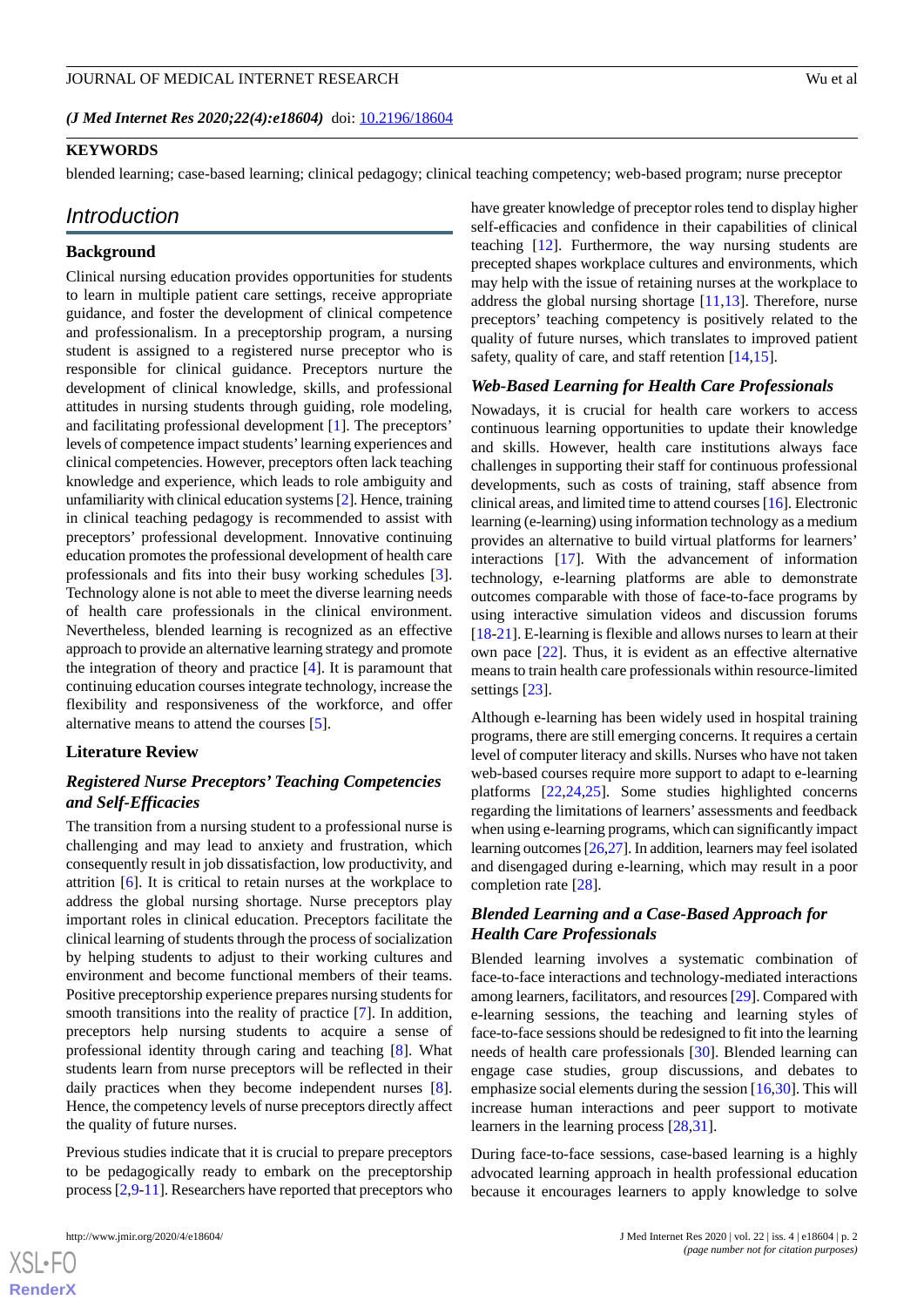problems [[32,](#page-10-9)[33](#page-10-10)]. It allows learners to either discuss in groups or to have a discussion guided by a facilitator after a case presentation [\[34](#page-10-11)]. Case-based learning promotes active and reflective learning and facilitates learners to improve their critical thinking and problem-solving skills [\[34](#page-10-11),[35\]](#page-10-12). Blended learning brings e-learning and face-to-face learning together and provides learners with exposure to various learning experiences. Studies have highlighted the advantages of blended learning, including more flexibility, less time restrictions, greater pedagogic richness, and more cost-effectiveness [\[36](#page-10-13),[37\]](#page-10-14). It can support diverse learners to meet their learning needs. In addition, blended learning helps learners improve their sense of autonomy and responsibility and allows facilitators to maintain learners' engagement and motivation [[16](#page-9-14)[,38](#page-10-15),[39\]](#page-10-16).

A review of the literature shows that the number of blended learning studies has been limited, and the area of study focuses more on learners' and facilitators'satisfaction, perception, and experience [[16](#page-9-14)[,38](#page-10-15),[40\]](#page-10-17). As an innovative approach, blended learning has not been validated for nurse preceptor training. Hence, this study aimed to develop a clinical teaching blended learning (CTBL) program with the aid of web-based clinical pedagogy (WCP) and case-based learning for nurse preceptors and to examine the effectiveness of the CTBL program on nurse preceptors' clinical teaching competencies, self-efficacies, attitudes toward web-based learning, and blended learning outcomes.

# *Methods*

#### **Research Questions**

The study was designed to address the following research questions:

- 1. What is the effect of the CTBL program on the clinical teaching competencies of nurse preceptors?
- 2. What is the effect of the CTBL program on nurse preceptors' self-efficacies in conducting clinical teaching and assessment?
- 3. What is the effect of the CTBL program on nurse preceptors'attitudes toward web-based continuing learning?
- 4. What are the effects of the CTBL program on nurse preceptors' blended learning outcomes?

#### **Study Design and Setting**

A single-group prospective pretest and posttest design was adopted for this study. The CTBL program with the aid of WCP and case-based learning for nurse preceptors was developed. The study was conducted at an acute tertiary hospital located in the central region of Singapore.

#### **Participants**

The target population was nurses who were assigned the roles of clinical teaching and assessments of the nursing students. The inclusion criteria included nurse preceptors who (1) were guiding nursing students for clinical teaching and assessments, (2) were aged 21 years and older, (3) had not completed the clinical teaching course provided by the hospital, and (4) used smart mobile devices (smartphones, tablets, or laptops) in their daily lives. The exclusion criteria included nurse preceptors who did not use smart mobile devices. A total of 150 registered nurse preceptors were eligible for participation in this study.

The sample size needs to be determined by the number of participants who are required to maintain statistical power for statistical tests used in data analysis. The sample size was calculated using a paired *t* test, with an adjusted alpha of .0167 (Bonferroni approach) and an estimated effect size and power of 0.8. With the use of the IBM SPSS Version 25 statistical tool G\*power [\[41](#page-10-18)], the sample size was calculated to be 120. Factoring at a 20.0% attrition rate, the estimated sample size was 144. A total of 150 participants were recruited for this study.

#### **Intervention**

The CTBL program consists of a WCP program and a face-to-face case-based learning workshop. The CTBL program was carried out as a 1-day workshop (8 hours). In the morning session, the participants were given access and time to attend the WCP program. The WCP program was developed by a research team using a 3-step process: integrate the theoretical framework, evidence from systematic review, and feedback from content validity test by experts and the result of the pilot test with the nurse preceptors. The WCP program consists of 8 modules: (1) introduction of preceptorship, (2) planning care with preceptee, (3) conducting clinical assessment, (4) facilitating clinical learning, (5) creating a positive clinical learning environment, (6) providing constructive feedback, (7) handling challenging situations, and (8) managing underperforming preceptees. The details of the WCP program have been reported in another paper published by the team [\[21](#page-9-17)] ([Figure 1\)](#page-3-0).

In the afternoon session, face-to-face case-based learning was conducted for preceptors by a facilitator who was also a nurse educator. In total, 3 case studies were used in case-based learning. The team developed case studies based on common situations that preceptors might encounter in the process of clinical teaching. Preceptors were divided into small groups to discuss, present, and share how they planned to manage such situations. The group discussion and presentation were facilitated by the nurse educator. Learner-to-learner and learner-to-facilitator communication and interaction were maintained throughout the case discussion. [Table 1](#page-3-1) presents a sample of the case study. Case-based learning is frequently used in medical and nursing education. Studies have demonstrated that case-based learning promotes group processes, collaborative learning, critical thinking, and decision making. In addition, learners are encouraged to participate actively in the discussion and critique of each other's work [\[34](#page-10-11),[42\]](#page-10-19).

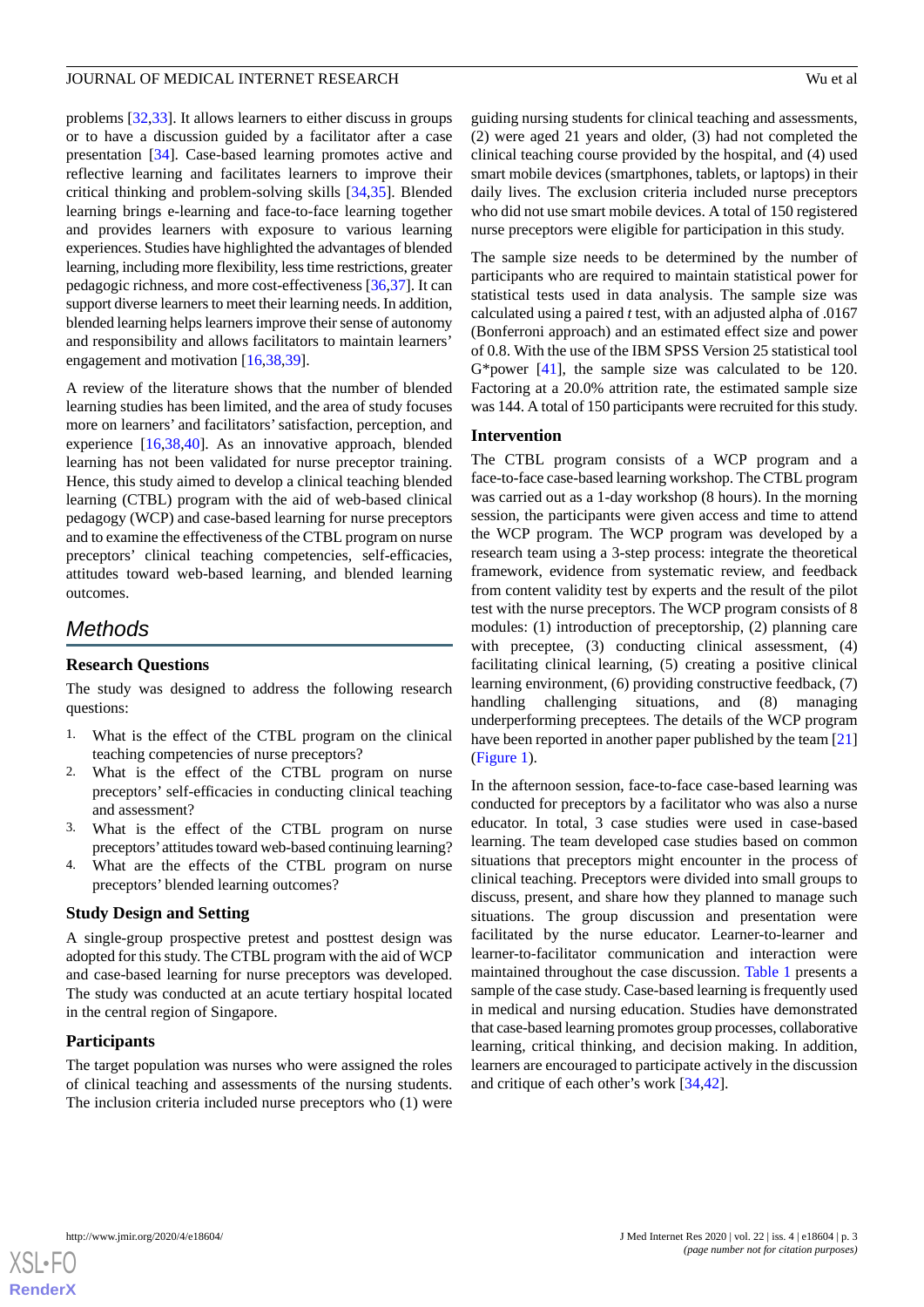<span id="page-3-0"></span>**Figure 1.** Modules in the web-based clinical pedagogy program.



#### <span id="page-3-1"></span>**Table 1.** Sample of the case study.

| Case study   | Case description                                                                                                                                                                                                                                                                                                                                                                                                                                                                                                             |                        | Guiding questions                                                                                                                           |  |  |
|--------------|------------------------------------------------------------------------------------------------------------------------------------------------------------------------------------------------------------------------------------------------------------------------------------------------------------------------------------------------------------------------------------------------------------------------------------------------------------------------------------------------------------------------------|------------------------|---------------------------------------------------------------------------------------------------------------------------------------------|--|--|
| Case study 1 | You are the preceptor of a final-year nursing student. After completing the hospital orientation<br>program, your nurse manager introduces your preceptee to you. After a discussion with your<br>preceptee, you find out that she was previously trained at a different hospital and had never<br>done any attachment in ABC hospital.                                                                                                                                                                                      |                        | Share how you will welcome your<br>preceptee                                                                                                |  |  |
|              |                                                                                                                                                                                                                                                                                                                                                                                                                                                                                                                              | $\bullet$              | Discuss some concerns that you<br>may have about your preceptee<br>How would you assess her level of<br>competency for her expected skills? |  |  |
| Case study 2 | You have a preceptee who is a matured learner. You realize that he had 20 years of working<br>experience in a financial sector as a manager. However, he was retrenched from the previous<br>job and took up nursing as a midcareer switch job. You experience disagreements between<br>you and your preceptee frequently. At the same time, you realize that he asks valid questions<br>at work in an unacceptable tone. You have other colleagues giving feedback to you that your<br>preceptee is not a good team player. |                        | Discuss the possible reasons for the<br>preceptee's behavior<br>Share how you plan to work with<br>your preceptee                           |  |  |
| Case study 3 | You are the preceptor to a nursing student from a foreign country. She has just completed<br>the hospital orientation program. You have observed that she appeared withdrawn and lost<br>in the ward when caring for patients. She demonstrates an unenthusiastic attitude toward<br>learning and you have never seen her ask questions.                                                                                                                                                                                     | $\bullet$<br>$\bullet$ | Discuss possible reasons for her<br>behavior<br>Explore her learning needs<br>Discuss your plan in approaching<br>the situation             |  |  |

#### **Outcome Measures**

Sociodemographic profiles, including gender, age, race, educational level, job title, clinical department, area of specialization, years of working experience as a registered nurse, and years of experience in clinical teaching, were obtained using structured questionnaires. In total, 4 instruments were used to evaluate the learning outcomes of the nurse preceptors. The face and content validity for the clinical teaching competence inventory (CTCI), preceptor self-efficacy questionnaire (PSEQ), attitudes toward a web-based continuing learning survey (AWCLS), and e-Learning experience questionnaire (LEQ) were assessed by the research team and the experts committee in this study.

### *Clinical Teaching Competence Inventory*

The CTCI was developed in Taiwan [[43\]](#page-10-20). It consists of 4 domains of teaching and assessment competencies and 31 items. The 4 domains are student evaluation (assessment), goal setting and individual teaching, teaching strategies, and demonstration of organized knowledge. The CTCI was psychometrically tested, and the results indicated that the instrument has adequate content validity (scale content validity index  $=0.75$ ) and internal consistency of reliability (Cronbach alpha=.88) for assessing clinical teaching and assessment behavior in practice settings.

#### *Preceptor Self-Efficacy Questionnaire*

The PSEQ [[44\]](#page-10-21) consists of 21 items and uses a 4-point scale (Cronbach alpha=.93). The participants used the PSEQ to rate their confidence in teaching strategies, learning critical thinking,

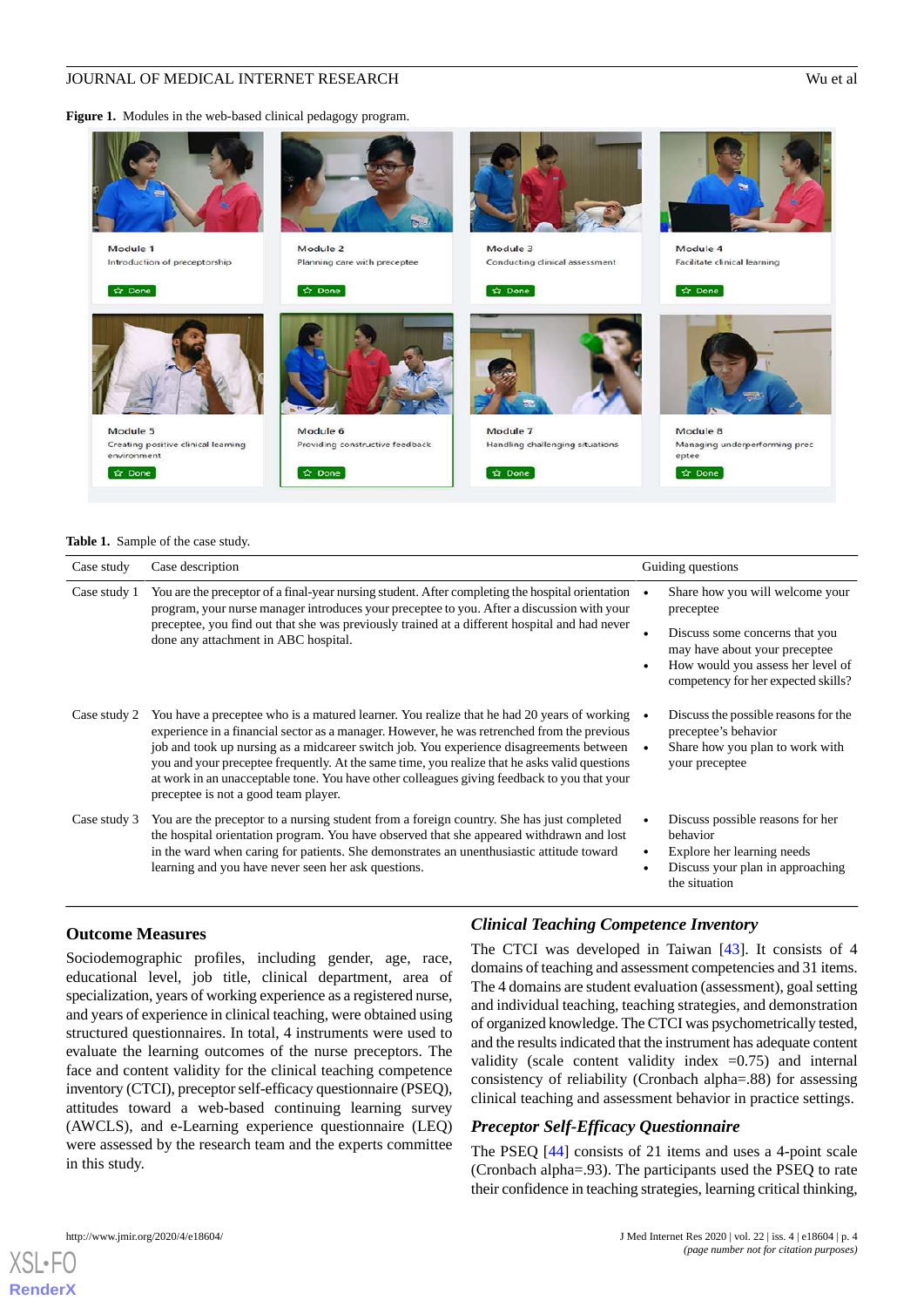challenging situations, providing feedback and evaluations, and overall confidence in precepting nursing students.

### *Attitudes Toward a Web-Based Continuing Learning Survey*

The AWCLS was developed based on relevant studies and the technology acceptance model [\[45](#page-10-22)]. There are 4 dimensions and 18 items using a 7-point Likert scale in the survey. The 4 dimensions are (1) the perceived usefulness domain assesses the nurses' perceptions of the extent to which they perceive that the influence of web-based continuing learning is useful, (2) the perceived ease of use domain evaluates the nurses' perceptions of the extent to which web-based continuing learning is easy to use, (3) the behavior domain measures the nurses' willingness to take up web-based continuing learning, and (4) the affection domain assesses the nurses' perceptions regarding positive feelings about web-based continuing learning. The results of the alpha coefficients (Cronbach alpha=.96) for the scales indicated that the AWCLS is appropriate for evaluating nurses' attitudes toward web-based continuing learning [\[46](#page-10-23)].

#### *e-Learning Experience Questionnaire*

The LEQ is used to measure the outcomes of a blended learning environment that combines e-learning and face-to-face interactions [\[47](#page-10-24)]. The instrument consists of 32 items that are grouped into 9 domains: quality of teaching in an e-learning context, participants' interaction and engagement, clarity of goals and standards for online component, quality of online resources, appropriateness of the assessment in an e-learning context, appropriateness of workload related to online materials and activities, issues related to participants management, degree to which online materials and activities support face-to-face learning, and overall satisfaction with the quality of online materials and activities. The Cronbach alpha values range from .61 to .84 for different segments [\[47](#page-10-24)].

#### **Ethical Considerations**

The National Health Group Domain Specific Review Board (approval number: 2018/00138) approved the ethical aspect of the study. Permission and support to conduct the study were obtained from the senior management of the hospital. A participant information sheet was given to each potential participant with details on the aims and procedures of the study. The participants were reassured that participation in the study was voluntary and that their identities would remain anonymous. They were informed that they had the right to withdraw from the study at any time.

#### **Data Collection Procedure**

Recruitment emails were sent to each potential participant. The research team explained the research process and obtained consent from potential participants. Nurse preceptors were invited to complete the sociodemographic profile and

questionnaires (CTCI, PSAI, AWCLS, and LEQ) before they started the CTBL program (baseline). Posttest questionnaires were administered at the end of the CTBL program. A total of 6 training workshops were conducted between September 2019 and December 2019. Each workshop consisted of 20 to 30 participants. Data were collected using *MySurvey*, a secured web-based platform subscribed by the university. *MySurvey* operated on Verint Enterprise Feedback Management 15.2, and the website was deployed on a campus on-premise server and maintained by the information technology center of the university.

#### **Data Analysis**

Data were retrieved from the *MySurvey* platform. A total of 2 research assistants checked the accuracy of the data. SPSS 25.0 (SPSS institute) was used to analyze the data. Descriptive statistics, such as frequency, mean, and SD, were used to analyze the sociodemographic data and study outcomes. The paired *t* test was used to compare the pre- and postintervention score changes at a significance level of .05. The final analysis was based on 150 participants who had completed all the data collection. The normality of outcome variables was examined using the Shapiro-Wilk test and quantile-quantile plot normal distribution graphics and by visually inspecting the histogram generated. Normality was also determined through skewness values divided by SE and kurtosis divided by SE. Normality was indicated by a value of less than −2.0 or more than 2.0 [[48\]](#page-11-0).

# *Results*

The study examined the impact of the CTBL program on nurse preceptors' clinical teaching competencies, self-efficacies, attitudes toward web-based learning, and blended learning outcomes. The results demonstrated significant improvement in most of the outcome measures, as illustrated in [Figure 2.](#page-5-0)

#### **Sociodemographic Characteristics**

[Table 2](#page-5-1) demonstrates the sociodemographic characteristics of the participants. More than 90.0% (140/150) of the participants were female, and the mean age was 31.6 years. The ethnicity distributions were Chinese (38/150, 25.3%), Malay (26/150, 17.3%), Indian (29/150, 19.3%), Filipino (52/150, 34.7%), and other ethnic groups (5/150, 3.3%). The majority of the participants (108/150, 72.0%) were graduates who had a Bachelor of Nursing degree, and 28.0% (42/150) of the participants were diploma or certificate holders. More than two-thirds of the participants (103/150, 68.7%) were senior/registered nurses, and one-third of them (47/150, 31.3%) were enrolled nurses. The average working experience was 8 years. The majority of the participants had relevant clinical teaching experiences, ranging from 1 to 3 years (98/150, 65.3%) to 3 to 10 years (32/150, 21.3%). However, 12.7% (19/150) of the participants did not have any clinical teaching experience.

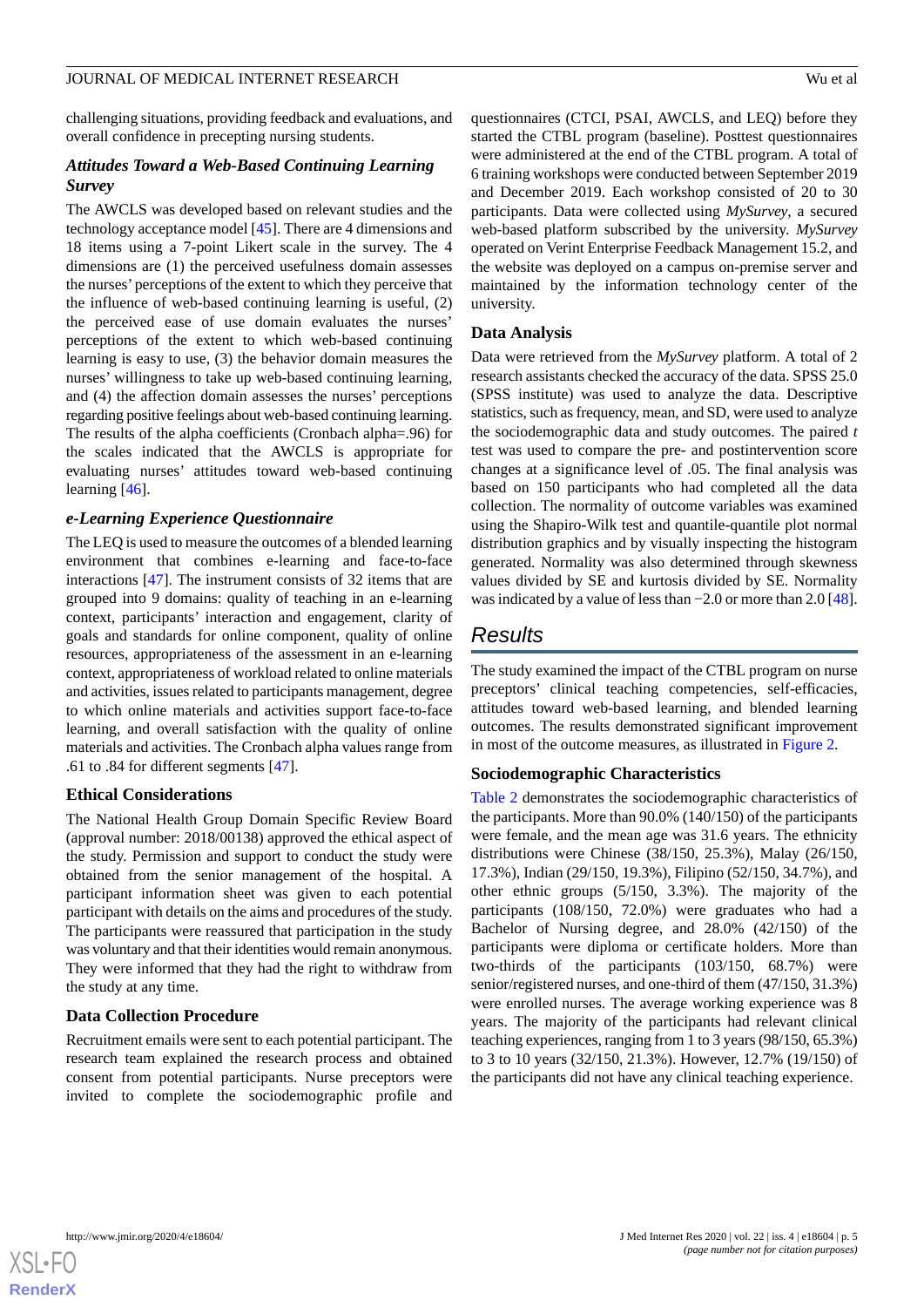<span id="page-5-0"></span>**Figure 2.** Mean score pretest and posttest (N=150) for AWCLS. AWCLS: attitudes toward a web-based continuing learning survey; CTCI: clinical teaching competence inventory; LEQ: e-Learning experience questionnaire; PSEQ: preceptor self-efficacy questionnaire.



<span id="page-5-1"></span>

| <b>Table 2.</b> Sociodemographic characteristics of the participants $(N=150)$ . |  |  |
|----------------------------------------------------------------------------------|--|--|
|                                                                                  |  |  |

| Characteristic                              | Value      |
|---------------------------------------------|------------|
| Age (years), mean (SD)                      | 31.6(6.4)  |
| Gender, n (%)                               |            |
| Female                                      | 140 (93.3) |
| Male                                        | 10(6.7)    |
| Ethnicity, n (%)                            |            |
| Chinese                                     | 38 (25.4)  |
| Malay                                       | 26(17.3)   |
| Indian                                      | 29 (19.3)  |
| Filipino                                    | 52 (34.7)  |
| Others                                      | 5(3.3)     |
| Education level, n (%)                      |            |
| Bachelor of nursing                         | 108 (72.0) |
| Diploma of nursing                          | 31(20.7)   |
| Certificate of nursing                      | 11(7.3)    |
| Years of working, mean (SD)                 | 8(5.0)     |
| Clinical teaching experience (years), n (%) |            |
| $\boldsymbol{0}$                            | 19(12.7)   |
| $1 - 3$                                     | 98 (65.3)  |
| $3-6$                                       | 20(13.3)   |
| $7 - 10$                                    | 12(8.0)    |
| ${>}10$                                     | 1(0.7)     |
| Current position, n (%)                     |            |
| Enrolled nurse                              | 47(31.3)   |
| Registered nurse                            | 68 (45.4)  |
| Senior registered nurse                     | 35 (23.3)  |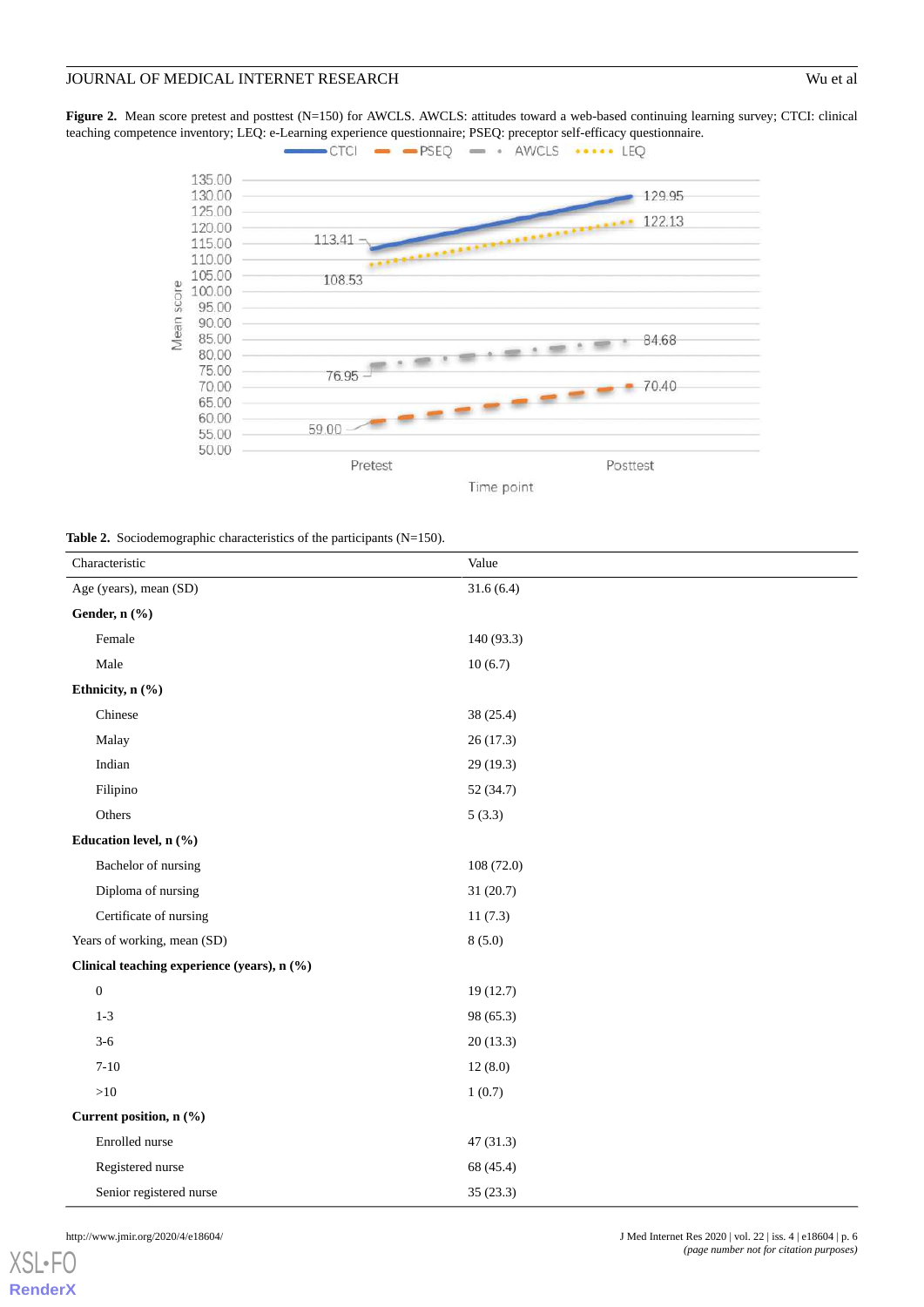#### **Clinical Teaching Competencies**

The participants had significant increases in their clinical teaching competency scores after completion of the CTBL program (mean 129.95, SD 16.38; *P*<.001) compared with the baseline (mean 113.41, SD 16.67; *P*<.001). Overall, the postintervention scores were significantly higher than the preintervention scores in all 4 subdomains: student evaluation (mean 37.57, SD 4.80; *P*<.001), goal setting and individual teaching (mean 30.18, SD 4.26; *P*<.001), teaching strategies (mean 38.22, SD 5.084; *P*<.001), and demonstration of organized knowledge (mean 16.63, SD 2.26, *P*<.001; [Table 3\)](#page-6-0).

<span id="page-6-0"></span>**Table 3.** Mean scores for the clinical teaching competence inventory, preceptor self-efficacy questionnaire, and attitudes toward a web-based continuing learning survey, before and after the intervention (N=150).

| Measure                                              | Preintervention, mean (SD) | Postintervention, mean (SD) | Difference within group,<br>mean $(95\% \text{ CI})$ | $t$ test<br>$(d \neq 149)$ | $P$ value |
|------------------------------------------------------|----------------------------|-----------------------------|------------------------------------------------------|----------------------------|-----------|
| <b>Clinical teaching competency inventory</b>        |                            |                             |                                                      |                            | $-.001$   |
| Student evaluation                                   | 31.98 (5.56)               | 37.57 (4.80)                | $5.59(4.63-6.54)$                                    | 11.53                      |           |
| Goal setting and individual<br>teaching              | 25.74 (5.18)               | 30.18(4.26)                 | $4.44(3.58-5.30)$                                    | 10.2                       |           |
| Teaching strategies                                  | 34.79 (5.26)               | 38.22 (5.084)               | $3.43(2.39-4.46)$                                    | 6.53                       |           |
| Demonstration of organized<br>knowledge              | 14.45(2.45)                | 16.63(2.26)                 | $2.19(1.73-2.64)$                                    | 9.54                       |           |
| Total score                                          | 113.41 (16.67)             | 129.95 (16.38)              | 16.53 (13.37-19.70)                                  | 10.33                      |           |
| Preceptor self-efficacy questionnaire                |                            |                             |                                                      |                            | $-.001$   |
| Total score                                          | 59.00 (11.05)              | 70.40 (9.35)                | 10.56 (8.70-12.42)                                   | 11.23                      |           |
| Attitude toward web-based continuing learning survey |                            |                             |                                                      |                            | $-.001$   |
| Perceived usefulness                                 | 25.74 (5.30)               | 28.25 (5.42)                | $2.51(1.70-3.33)$                                    | 6.07                       |           |
| Perceived ease of use                                | 20.79(4.11)                | 22.85(3.85)                 | $2.05(1.41-2.70)$                                    | 6.27                       |           |
| <b>Behavior</b>                                      | 14.96 (3.43)               | 16.73(3.24)                 | $1.77(1.24-2.31)$                                    | 6.53                       |           |
| Affection                                            | 15.45(3.70)                | 16.85(3.47)                 | $1.39(0.85-1.94)$                                    | 5.04                       |           |
| Total score                                          | 76.95 (15.33)              | 84.68 (14.76)               | 7.73 (5.49-9.98)                                     | 6.81                       |           |

#### **Preceptor Self-Efficacies**

The mean score changes of the preceptors'self-efficacies from pre- to postintervention are shown in [Table 3.](#page-6-0) The participants had a significantly higher total score for self-efficacy after the CTBL program (mean 70.40, SD 9.35; *P*<.001) than at the baseline (mean 59.00, SD 11.05; *P*<.001).

#### **Attitudes Toward Web-Based Continuing Learning**

The mean changes in attitudes toward web-based continuing learning are shown in [Table 3.](#page-6-0) The total mean score for attitudes toward web-based continuing learning increased significantly postintervention (mean 84.68, SD 14.76; *P*<.001) compared with the baseline (mean 76.95, SD 15.33; *P*<.001). The postintervention scores were significantly higher than baseline in all 4 subdomains: perceived usefulness (mean 28.25, SD 5.42; *P*<.001), perceived ease of use (mean 22.85, SD 3.85; *P*<.001), behavior (mean 16.73, SD 3.24; *P*<.001), and affection (mean 16.85, SD 3.47; *P*<.001) toward web-based continuing learning.

### **Blended Learning Outcomes**

[Multimedia Appendix 1](#page-9-19) indicates the mean score changes of the blended learning outcomes from pre- to postintervention. The instrument is a Likert scale that uses *strongly disagree*, *disagree*, *neutral*, *agree*, and *strongly agree*. To facilitate the display, *strongly disagree* and *disagree* were combined as

[XSL](http://www.w3.org/Style/XSL)•FO **[RenderX](http://www.renderx.com/)**

*disagree* and *agree* and *strongly agree* were combined as agree. The participants had a significantly higher total mean score for blended learning outcomes after the CTBL program (mean 122.13, SD 14.86; *P*<.001) than at the baseline (mean 108.53, SD 14.07; *P*<.001). In general, the postintervention scores were significantly higher than the preintervention scores, in most of the subdomains:

- Subdomain 1: quality of teaching in e-learning context (mean 25.62, SD 2.80; *P*<.001),
- Subdomain 2: participants' interaction and engagement (mean 14.93, SD 2.24; *P*<.001),
- Subdomain 3: clarity of goals and standards for online component (mean 11.78, SD 1.63; *P*<.001),
- Subdomain 4: quality of online resources (mean 15.84, SD 2.19; *P*<.001),
- Subdomain 5: appropriateness of assessment in e-learning context (mean 10.85, SD 1.49; *P*<.001),
- Subdomain 7: issues related to participants management (mean 11.95, SD 1.60; *P*<.001),
- Subdomain 8: degree to which online materials and activities support face-to-face learning (mean 15.95, SD 2.13; *P*<.001), and
- Subdomain 9: overall satisfaction with the quality of online materials and activities (mean 4.09, SD 0.63; *P*<.001).

However, for subdomain 6: appropriateness of workload related to online materials and activities, although slightly improved,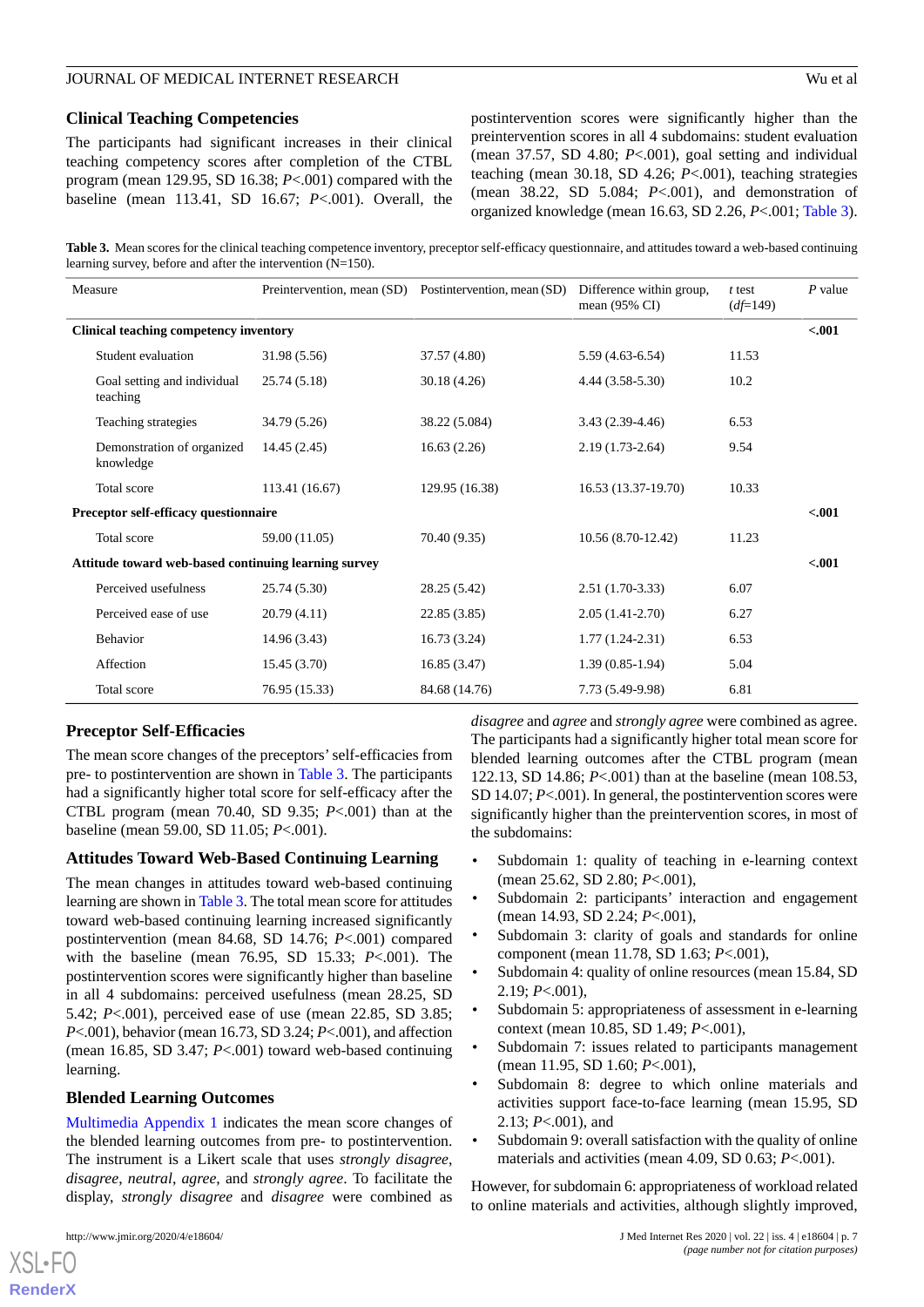there was no significant difference in the score before and after the intervention (mean 9.49, SD 1.80; *P*=.16).

#### *Discussion*

#### **Principal Findings**

The results of the study have provided empirical evidence for our hypotheses in that nurse preceptors who received the CTBL program scored higher in terms of clinical teaching competencies, self-efficacies in conducting clinical teaching and assessment, attitudes toward web-based learning, and blended learning outcomes. In a systematic review, it was identified that the younger generation was more likely to access web-based programs [\[49](#page-11-1)]. In this study, the mean age of the participants was 31.6 years. This is considered a relatively young group of nurses. Hence, they could be more positive and acceptable to new modes of learning, such as blended and web-based platforms.

Our study suggested that the blended learning approach provided pedagogical benefits to the participants to enhance their competencies and self-efficacies in clinical teaching. The importance of having a competent clinical preceptor is universally recognized, as it forms the basis of a good clinical mentorship to enhance the learning outcomes of a student in clinical practice [[50\]](#page-11-2). Self-efficacy is important because job satisfaction and confidence not only impact preceptors but also impact the retention, turnover, and job satisfaction of newly recruited nurses. Good clinical teaching and mentorship often result in positive outcomes, such as increased job satisfaction, productivity, quality of care, and patient safety for students or newly recruited nurses [[51](#page-11-3)[,52](#page-11-4)]. Most preceptors perceived improvement of professional knowledge and teaching competencies as the most important benefit of preceptorship and motivation for precepting students [\[53](#page-11-5),[54\]](#page-11-6). However, in a study by Seo et al [[55\]](#page-11-7), the majority of the preceptors viewed monetary compensation as a valuable incentive, whereas the others preferred support for education and promotion in career. Hence, appropriate extrinsic compensation, for example, opportunities for promotion and monetary rewards could be considered to attract and encourage nurses to take on the role of preceptors.

The blended learning approach has shown evidence of its relevance and usefulness in medical and nursing training [\[56](#page-11-8)[,57\]](#page-11-9). It has been shown to be an effective method of training in health care professionals with high levels of learner satisfaction [[58](#page-11-10)[-60](#page-11-11)]. On the basis of Tobin's [\[61](#page-11-12)] 3-dimensional framework to evaluate participants' perception of the web-based environment, we evaluated the CTBL program. First, the *emancipatory activities* dimension of the CTBL program allowed the participants to control the pace, place, and depth of learning by offering the WCP program, and the participants could have more flexibility in learning and reviewing the contents of the program. Second, the *coparticipatory activities* dimension (the case-based approach), provides a platform for the participants to explore and discuss various options in clinical teaching and assessment among the peer learners and with the instructors. Third, in the *qualia* dimension of the CTBL program, the participants enjoyed the program in general, and

[XSL](http://www.w3.org/Style/XSL)•FO **[RenderX](http://www.renderx.com/)** this is reflected in the overall improvement in competency and self-efficacy in clinical teaching and positive attitudes toward web-based learning and blended learning outcomes.

The CTBL program consists of WCP and case-based learning. This program replaced traditional lectures in the classroom using a web-based asynchronous learning mode. Research shows that health care professionals appreciate asynchronous, digital teaching and learning [\[62](#page-11-13)]. In fact, a challenge for educators is to meet the learning needs of 21st century learners in providing more flexible digital learning platforms [\[63](#page-11-14)]. However, case-based learning allows participants to interact with peers and instructors through face-to-face discussions. In fact, the results of the LEQ indicated that the participants valued this active learning part of the CTBL program. Research has shown that the higher the learner's engagement level, the greater the learners'learning potential [[64\]](#page-11-15). In fact, a number of preceptors were actively engaged in discussions during the development process of the CTBL program. The early involvement of the preceptors contributed to the identification of the learning needs and preferences of the targeted participants, the verification of the contents of the program, and creative teaching pedagogies. Researchers have identified five important elements in the process of developing new technological learning methods: clarifications of learners' expectations, help to recognize the bigger picture, stimulation of interactions, creations of a structure, and context-specific contents [[65\]](#page-11-16).

In the LEQ, items 1, 3, 11, 15, and 22 were phrased negatively. Hence, these items were reverse coded in the data analysis. There were 3 items in the LEQ that did not demonstrate significant changes after the intervention. For item 1, "to do well in the online quizzes all you really need is a good memory" (*P*=.18), 40 participants (40/150, 26.7%) selected *agree* postintervention compared with 20 participants (20/150, 13.3%) at the baseline. In fact, good performance in quizzes does not require only good memory but should also reflect learners' mastery of the contents. The quizzes in the CTBL program were designed in such a way that learners should apply knowledge learned from the module to solve problems in the scenarios. Research has demonstrated that less experienced preceptors are more unwilling to fail incompetent students in clinical settings because of a lack of confidence in their own capabilities [[66\]](#page-11-17). Junior preceptors often feel impeded in their decision-making abilities because of lack of clinical teaching knowledge and experiences. The scenarios in the WCP and case-based approach provided a platform for the nurse preceptors to have a real sense of clinical situations and how they could provide guidance and support to their preceptee and develop their judgment skills. Quizzes after each scenario further evaluated the preceptors' ability to apply learnt knowledge to solve issues that they may encounter in real clinical settings.

For item 11, "the workload for the online component of this unit of study is too heavy"  $(P=.47)$ , the number of participants who selected *disagree* increased from 12.0% (18/150) at baseline to 37.3% (56/150) postintervention. After the CTBL program, 3 times the number of participants were inclined to reasonable workload for web-based learning. This could be an indicator that learners need to have real hands-on experience to change their preperceived idea of web-based learning. The workload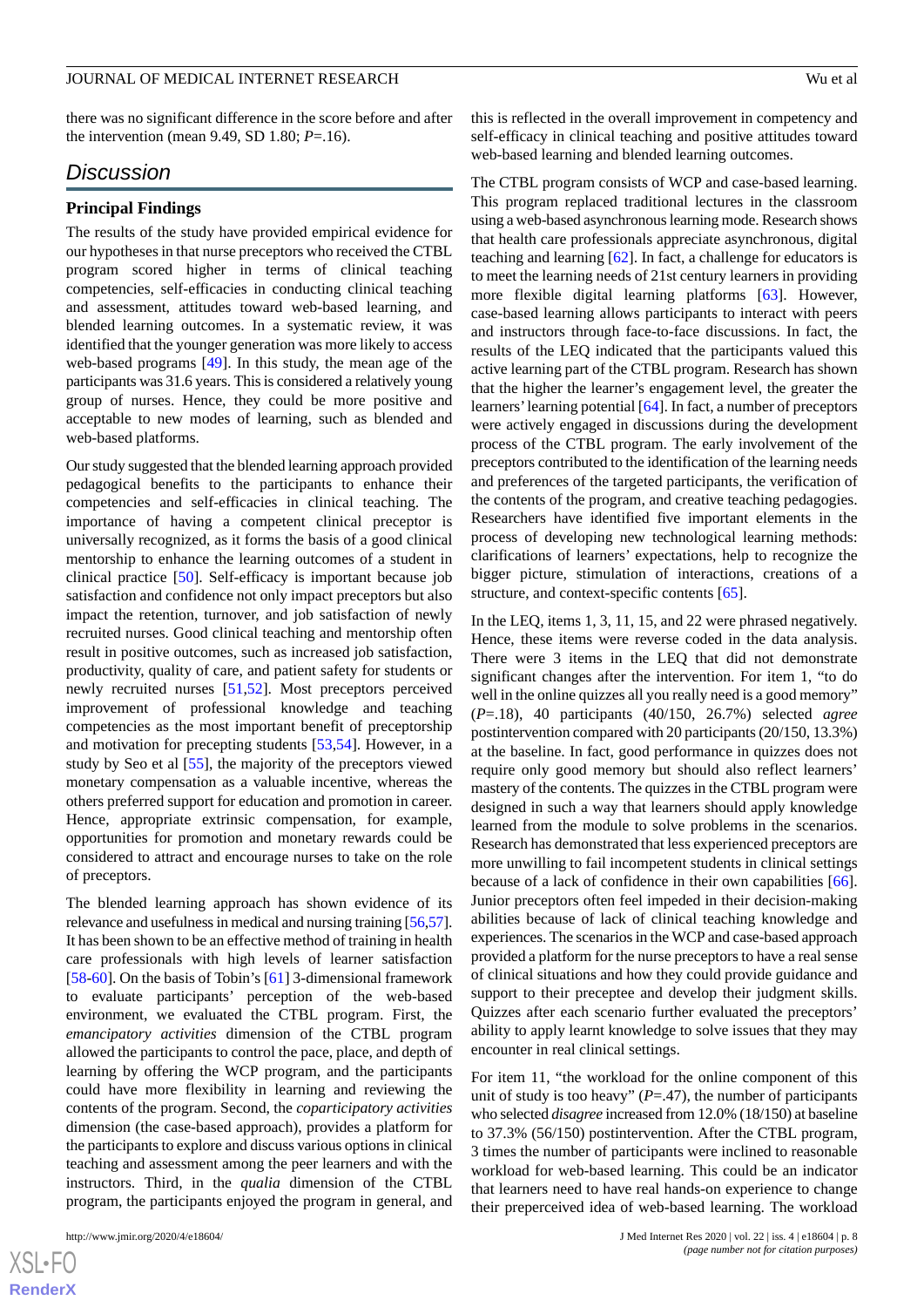of web-based learning is a debatable hot topic. Faculties argued that web-based education appears to have acquired an unstoppable momentum [[67\]](#page-11-18). Notably, limited studies have explored the workload of web-based learning.

Items 3 and 15 are related to the feedback provided to the learners. For item 3, "I received too much feedback online from my teacher/facilitator"  $(P=.02)$ , although there was a significant change, it is interesting to note that 34.6% (52/150) of participants selected *disagree* postintervention compared with 22.0% (33/150) of participants at baseline. More participants concurred that the feedback from the facilitator was reasonable. For item 15, "I didn't receive enough helpful online feedback from my teacher/facilitator" (*P*=.29), 28.0% (42/150) of participants selected *disagree* postintervention compared with 14.0% (21/150) of participants at baseline. Similarly, the number of participants who experienced good quality feedback doubled. This shows that the CTBL program provided both sufficient and good quality feedback to the learners. It is evident that efficient interactions between the facilitator and learners contribute to the creation of a positive learning climate [[68\]](#page-11-19). Learners value timely, quality feedback and frequent interaction in the blended learning environment.

#### **Limitations**

The study population was restricted to one health care institution in Singapore. Therefore, it may limit the generalizability of the study. However, as the participants were nurse preceptors from various clinical settings, such as medical, surgical, orthopedic, cardiac, and renal, this could be a good representation of nurses from a wide range of clinical settings. One of the limitations of the study is the lack of a control group. Hence, practitioners and management should exercise caution when applying the results of this study. It would be beneficial to use randomized controlled trials in a variety of health care settings. Thus, stronger evidence on the effectiveness of the CTBL program can be generated.

### **Implication for Practice**

The CTBL program is a further enhancement of the WCP program [[21\]](#page-9-17), which provides comprehensive coverage on clinical teaching pedagogy and assessment strategies. In addition, case-based learning provides a platform for preceptors to interact and discuss clinical teaching experiences with their peers and facilitators. The combination of WCP and the face-to-face approach provides a variety of learning modes that fit into the diverse learning needs of the preceptors. The CTBL program allows preceptors to receive direct feedback from facilitators during face-to-face sessions. This study also sheds some light on web-based workload as the preceptors gave

feedback that the web-based workload was manageable. Future research can explore the workload of web-based learning and effective ways of providing feedback on the web because these areas are understudied.

For course developers, it is important to consider learning styles, learning needs, approaches, and possible platforms in the initial design phase, and logistic issues, such as Wi-Fi connection, servers, and physical classrooms, should be taken into consideration. In addition, the comprehensive approach of the evaluation process enabled the provision of scientific evidence for the effectiveness of the program. More research can explore the cost-effectiveness of the program in terms of saving manpower, cost, time, academic standards, etc.

The CTBL program can be used in other acute hospitals, community hospitals, primary care settings, and higher education institutions to prepare nurse preceptors to be pedagogically ready. Nurse preceptors need resources and support to develop their teaching-coaching capabilities. Comprehensive clinical teaching preparation programs and a variety of learning platforms, such as web-based and face-to-face discussions, provide open communication lines and viable resources for active preceptors. Ongoing support should be offered to preceptors, such as support from nurse managers and recognition and compensatory systems, to encourage and reward them to take up preceptorship roles. Such resources promote preceptors in embracing clinical teaching pedagogy and the spirit of life-long learning. Hence, nursing students have more enriched clinical learning experiences through guidance from preceptors with competent clinical teaching skills.

#### **Conclusions**

Currently, with an increasing reliance of the clinical nursing education system on preceptors to facilitate students' learning, it is imperative to provide preceptors with essential pedagogical knowledge. Clinical teaching preparation will enhance role satisfaction and sustain the willingness to perform as a preceptor. The CTBL program is an innovative clinical teaching program for nurse preceptors. The program consists of a WCP and a face-to-face case-based learning workshop, which meet the diverse learning needs of the preceptors and provide a flexible platform that fits into the busy working schedules of preceptors. This study provides empirical evidence that the CTBL program increases the clinical teaching competencies and self-efficacies of preceptors and promotes positive attitudes toward web-based learning and better blended learning outcomes. Health care organizations can consider the integration of flexible learning and intellectual platforms for preceptorship education, such as web-based, case-based, and blended learning approaches.

### **Acknowledgments**

The authors would like to thank Dr Mark Gan, who provided expert opinions on the education perspectives and evaluation of the program. The authors would like to thank the nurses who participated in the research. They would also like to thank Tan Tock Seng Hospital, Alice Lee Centre for Nursing Studies, Yong Loo Lin School of Medicine, and the National University of Singapore for providing support for the study. The authors would like to thank the National University Health System Medical Publications Support Unit, Singapore, for assistance in professionally editing the language of this manuscript. The study was funded by the Ministry of Education, Singapore, and Tertiary Education Research grant (MOE 2017-TRF-009).

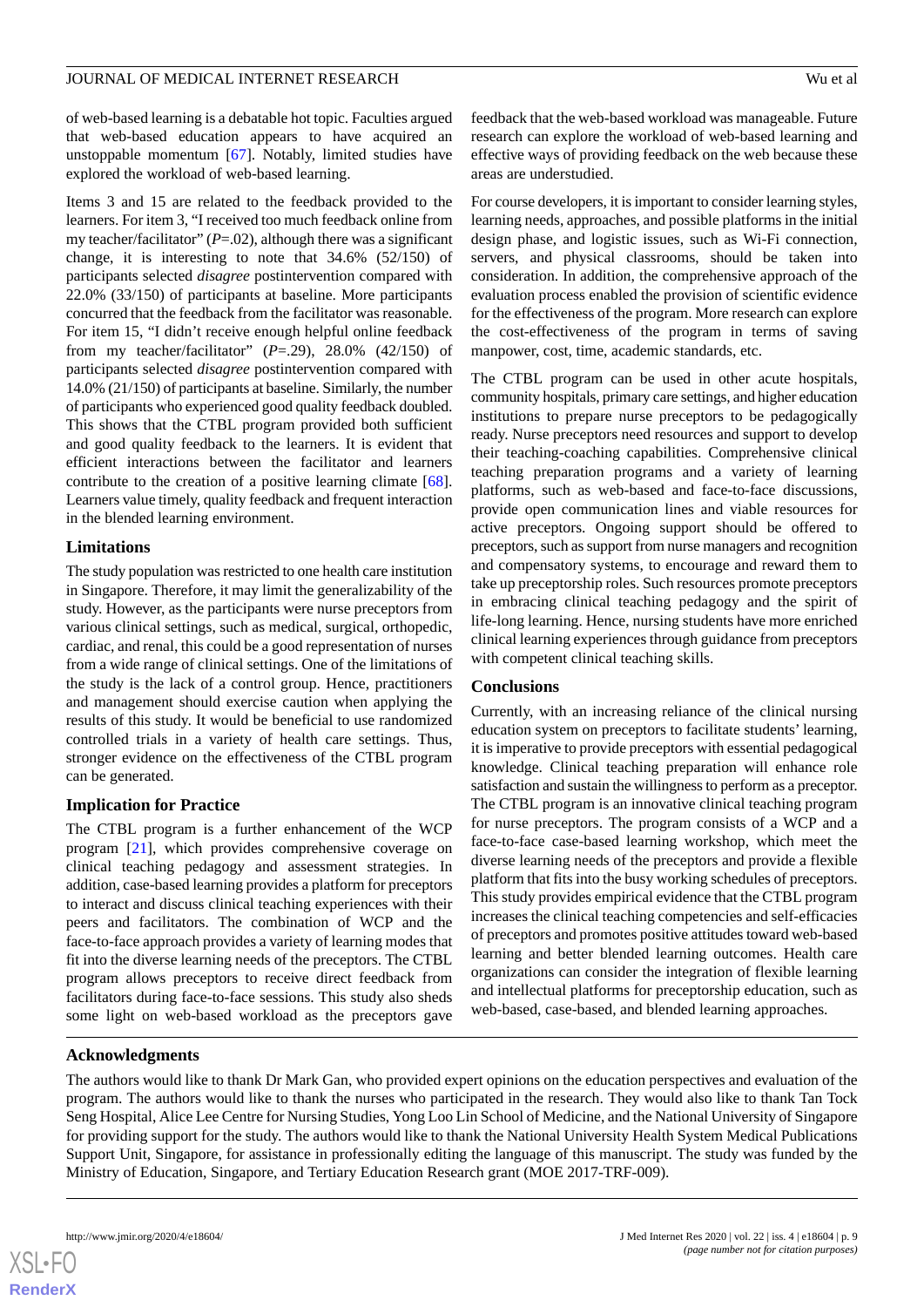# **Conflicts of Interest**

None declared.

# <span id="page-9-19"></span>**Multimedia Appendix 1**

Mean scores for the e-Learning experience questionnaire before and after the intervention (N=150). [[DOCX File , 32 KB](https://jmir.org/api/download?alt_name=jmir_v22i4e18604_app1.docx&filename=43aeb6705445e13d39f76d3f306e0661.docx)-[Multimedia Appendix 1\]](https://jmir.org/api/download?alt_name=jmir_v22i4e18604_app1.docx&filename=43aeb6705445e13d39f76d3f306e0661.docx)

# <span id="page-9-0"></span>**References**

- <span id="page-9-1"></span>1. Li A, Su Y. Exploring the relationship between personality features and teaching self-efficacy in clinical nursing preceptors. J Nurs Res 2014 Sep;22(3):176-182. [doi: [10.1097/jnr.0000000000000041](http://dx.doi.org/10.1097/jnr.0000000000000041)] [Medline: [25111111\]](http://www.ncbi.nlm.nih.gov/entrez/query.fcgi?cmd=Retrieve&db=PubMed&list_uids=25111111&dopt=Abstract)
- <span id="page-9-2"></span>2. Wu XV, Enskär K, Heng DG, Pua LH, Wang W. The perspectives of preceptors regarding clinical assessment for undergraduate nursing students. Int Nurs Rev 2016 Sep;63(3):473-481. [doi: [10.1111/inr.12272](http://dx.doi.org/10.1111/inr.12272)] [Medline: [27100137\]](http://www.ncbi.nlm.nih.gov/entrez/query.fcgi?cmd=Retrieve&db=PubMed&list_uids=27100137&dopt=Abstract)
- <span id="page-9-3"></span>3. Singapore Ministry of Health. 2016. Skills Framework for Healthcare URL: [https://www.moh.gov.sg/docs/librariesprovider4/](https://www.moh.gov.sg/docs/librariesprovider4/default-document-library/skills-framework-for-healthcare.pdf) [default-document-library/skills-framework-for-healthcare.pdf](https://www.moh.gov.sg/docs/librariesprovider4/default-document-library/skills-framework-for-healthcare.pdf) [accessed 2020-04-16]
- <span id="page-9-4"></span>4. McCutcheon K, O'Halloran P, Lohan M. Online learning versus blended learning of clinical supervisee skills with pre-registration nursing students: a randomised controlled trial. Int J Nurs Stud 2018 Jun;82:30-39 [\[FREE Full text\]](https://linkinghub.elsevier.com/retrieve/pii/S0020-7489(18)30048-8) [doi: [10.1016/j.ijnurstu.2018.02.005](http://dx.doi.org/10.1016/j.ijnurstu.2018.02.005)] [Medline: [29574394\]](http://www.ncbi.nlm.nih.gov/entrez/query.fcgi?cmd=Retrieve&db=PubMed&list_uids=29574394&dopt=Abstract)
- <span id="page-9-5"></span>5. Fortune J. The virtual learning environment: an alternative, flexible and accessible method of neonatal nurse education. J Neonatal Nurs 2007 Dec;13(6):231-235. [doi: [10.1016/j.jnn.2007.09.005](http://dx.doi.org/10.1016/j.jnn.2007.09.005)]
- <span id="page-9-6"></span>6. Aboshaiqah A, Qasim A. Nursing interns' perception of clinical competence upon completion of preceptorship experience in Saudi Arabia. Nurse Educ Today 2018 Sep;68:53-60. [doi: [10.1016/j.nedt.2018.05.021](http://dx.doi.org/10.1016/j.nedt.2018.05.021)] [Medline: [29886285\]](http://www.ncbi.nlm.nih.gov/entrez/query.fcgi?cmd=Retrieve&db=PubMed&list_uids=29886285&dopt=Abstract)
- <span id="page-9-8"></span><span id="page-9-7"></span>7. Eta V, Atanga M, Atashili J, D'Cruz G. Nurses and challenges faced as clinical educators: a survey of a group of nurses in Cameroon. Pan Afr Med J 2011;8(1):28 [\[FREE Full text\]](http://www.panafrican-med-journal.com/content/article/8/28/full/) [doi: [10.4314/pamj.v8i1.71085\]](http://dx.doi.org/10.4314/pamj.v8i1.71085) [Medline: [22121437\]](http://www.ncbi.nlm.nih.gov/entrez/query.fcgi?cmd=Retrieve&db=PubMed&list_uids=22121437&dopt=Abstract)
- 8. Carlson E, Pilhammar E, Wann-Hansson C. 'This is nursing': nursing roles as mediated by precepting nurses during clinical practice. Nurse Educ Today 2010 Nov;30(8):763-767. [doi: [10.1016/j.nedt.2010.01.020\]](http://dx.doi.org/10.1016/j.nedt.2010.01.020) [Medline: [20378215](http://www.ncbi.nlm.nih.gov/entrez/query.fcgi?cmd=Retrieve&db=PubMed&list_uids=20378215&dopt=Abstract)]
- <span id="page-9-9"></span>9. Wu XV, Enskär K, Pua LH, Heng DG, Wang W. Development and psychometric testing of holistic clinical assessment tool (HCAT) for undergraduate nursing students. BMC Med Educ 2016 Sep 22;16(1):248 [\[FREE Full text\]](https://bmcmededuc.biomedcentral.com/articles/10.1186/s12909-016-0768-0) [doi: [10.1186/s12909-016-0768-0\]](http://dx.doi.org/10.1186/s12909-016-0768-0) [Medline: [27658587](http://www.ncbi.nlm.nih.gov/entrez/query.fcgi?cmd=Retrieve&db=PubMed&list_uids=27658587&dopt=Abstract)]
- 10. Wu XV, Wang W, Pua LH, Heng DG, Enskär K. Undergraduate nursing students' perspectives on clinical assessment at transition to practice. Contemp Nurse 2015;51(2-3):272-285. [doi: [10.1080/10376178.2016.1163232](http://dx.doi.org/10.1080/10376178.2016.1163232)] [Medline: [26956057\]](http://www.ncbi.nlm.nih.gov/entrez/query.fcgi?cmd=Retrieve&db=PubMed&list_uids=26956057&dopt=Abstract)
- <span id="page-9-11"></span><span id="page-9-10"></span>11. Wu XV, Enskär K, Pua LH, Heng DG, Wang W. Clinical nurse leaders' and academics' perspectives in clinical assessment of final-year nursing students: a qualitative study. Nurs Health Sci 2017 Sep;19(3):287-293. [doi: [10.1111/nhs.12342\]](http://dx.doi.org/10.1111/nhs.12342) [Medline: [28371304](http://www.ncbi.nlm.nih.gov/entrez/query.fcgi?cmd=Retrieve&db=PubMed&list_uids=28371304&dopt=Abstract)]
- <span id="page-9-12"></span>12. Larsen R, Zahner SJ. The impact of Web-delivered education on preceptor role self-efficacy and knowledge in public health nurses. Public Health Nurs 2011;28(4):349-356. [doi: [10.1111/j.1525-1446.2010.00933.x\]](http://dx.doi.org/10.1111/j.1525-1446.2010.00933.x) [Medline: [21736613](http://www.ncbi.nlm.nih.gov/entrez/query.fcgi?cmd=Retrieve&db=PubMed&list_uids=21736613&dopt=Abstract)]
- <span id="page-9-13"></span>13. Trede F, Sutton K, Bernoth M. Conceptualisations and perceptions of the nurse preceptor's role: a scoping review. Nurse Educ Today 2016 Jan;36:268-274. [doi: [10.1016/j.nedt.2015.07.032](http://dx.doi.org/10.1016/j.nedt.2015.07.032)] [Medline: [26276530\]](http://www.ncbi.nlm.nih.gov/entrez/query.fcgi?cmd=Retrieve&db=PubMed&list_uids=26276530&dopt=Abstract)
- <span id="page-9-14"></span>14. Arbabi H, Johnson J, Forgrave D. The effect of preceptorship on nurses' training and preparation with implications for Qatar: a literature review. J Nurs Educ Prac 2018 Feb 1;8(7):44. [doi: [10.5430/jnep.v8n7p44\]](http://dx.doi.org/10.5430/jnep.v8n7p44)
- <span id="page-9-15"></span>15. Kim KH. Clinical competence among senior nursing students after their preceptorship experiences. J Prof Nurs 2007;23(6):369-375. [doi: [10.1016/j.profnurs.2007.01.019](http://dx.doi.org/10.1016/j.profnurs.2007.01.019)] [Medline: [18053963](http://www.ncbi.nlm.nih.gov/entrez/query.fcgi?cmd=Retrieve&db=PubMed&list_uids=18053963&dopt=Abstract)]
- <span id="page-9-16"></span>16. Glogowska M, Young P, Lockyer L, Moule P. How 'blended' is blended learning?: students' perceptions of issues around the integration of online and face-to-face learning in a continuing professional development (CPD) health care context. Nurse Educ Today 2011 Nov;31(8):887-891. [doi: [10.1016/j.nedt.2011.02.003\]](http://dx.doi.org/10.1016/j.nedt.2011.02.003) [Medline: [21388722\]](http://www.ncbi.nlm.nih.gov/entrez/query.fcgi?cmd=Retrieve&db=PubMed&list_uids=21388722&dopt=Abstract)
- 17. Tudorache IC, Iordache AM, Iordache MT. The advantages and the disadvantages of e-learning in European union. J Inform Syst Manage 2012;6(2):1-7 [\[FREE Full text\]](https://www.academia.edu/32356532/THE_ADVANTAGES_AND_THE_DISADVANTAGES_OF_E-LEARNING_IN_EUROPEAN_UNION)
- 18. Cook DA, Levinson AJ, Garside S, Dupras DM, Erwin PJ, Montori VM. Internet-based learning in the health professions: a meta-analysis. J Am Med Assoc 2008 Sep 10;300(10):1181-1196. [doi: [10.1001/jama.300.10.1181\]](http://dx.doi.org/10.1001/jama.300.10.1181) [Medline: [18780847](http://www.ncbi.nlm.nih.gov/entrez/query.fcgi?cmd=Retrieve&db=PubMed&list_uids=18780847&dopt=Abstract)]
- <span id="page-9-17"></span>19. George R, Papachristou N, Belisario J, Wang W, Wark P, Cotic Z, et al. Online elearning for undergraduates in health professions: a systematic review of the impact on knowledge, skills, attitudes and satisfaction. J Glob Health 2014 Jun;4(1):010406 [\[FREE Full text\]](https://doi.org/10.7189/jogh.04.010406) [doi: [10.7189/jogh.04.010406](http://dx.doi.org/10.7189/jogh.04.010406)] [Medline: [24976965\]](http://www.ncbi.nlm.nih.gov/entrez/query.fcgi?cmd=Retrieve&db=PubMed&list_uids=24976965&dopt=Abstract)
- <span id="page-9-18"></span>20. Wu XV, Chan YS, Tan KH, Wang W. A systematic review of online learning programs for nurse preceptors. Nurse Educ Today 2018 Jan;60:11-22. [doi: [10.1016/j.nedt.2017.09.010](http://dx.doi.org/10.1016/j.nedt.2017.09.010)] [Medline: [28987893\]](http://www.ncbi.nlm.nih.gov/entrez/query.fcgi?cmd=Retrieve&db=PubMed&list_uids=28987893&dopt=Abstract)
- 21. Wu XV, Chi Y, Chan YS, Wang W, Ang EN, Zhao S, et al. A web-based clinical pedagogy program to enhance registered nurse preceptors' teaching competencies-an innovative process of development and pilot program evaluation. Nurse Educ Today 2020 Jan;84:104215. [doi: [10.1016/j.nedt.2019.104215](http://dx.doi.org/10.1016/j.nedt.2019.104215)] [Medline: [31683138](http://www.ncbi.nlm.nih.gov/entrez/query.fcgi?cmd=Retrieve&db=PubMed&list_uids=31683138&dopt=Abstract)]
- 22. Xing W, Ao L, Xiao H, Liang L. Chinese nurses' preferences for and attitudes about e-learning in continuing education: a correlational study. J Contin Educ Nurs 2020 Feb 1;51(2):87-96. [doi: [10.3928/00220124-20200115-08\]](http://dx.doi.org/10.3928/00220124-20200115-08) [Medline: [31978247\]](http://www.ncbi.nlm.nih.gov/entrez/query.fcgi?cmd=Retrieve&db=PubMed&list_uids=31978247&dopt=Abstract)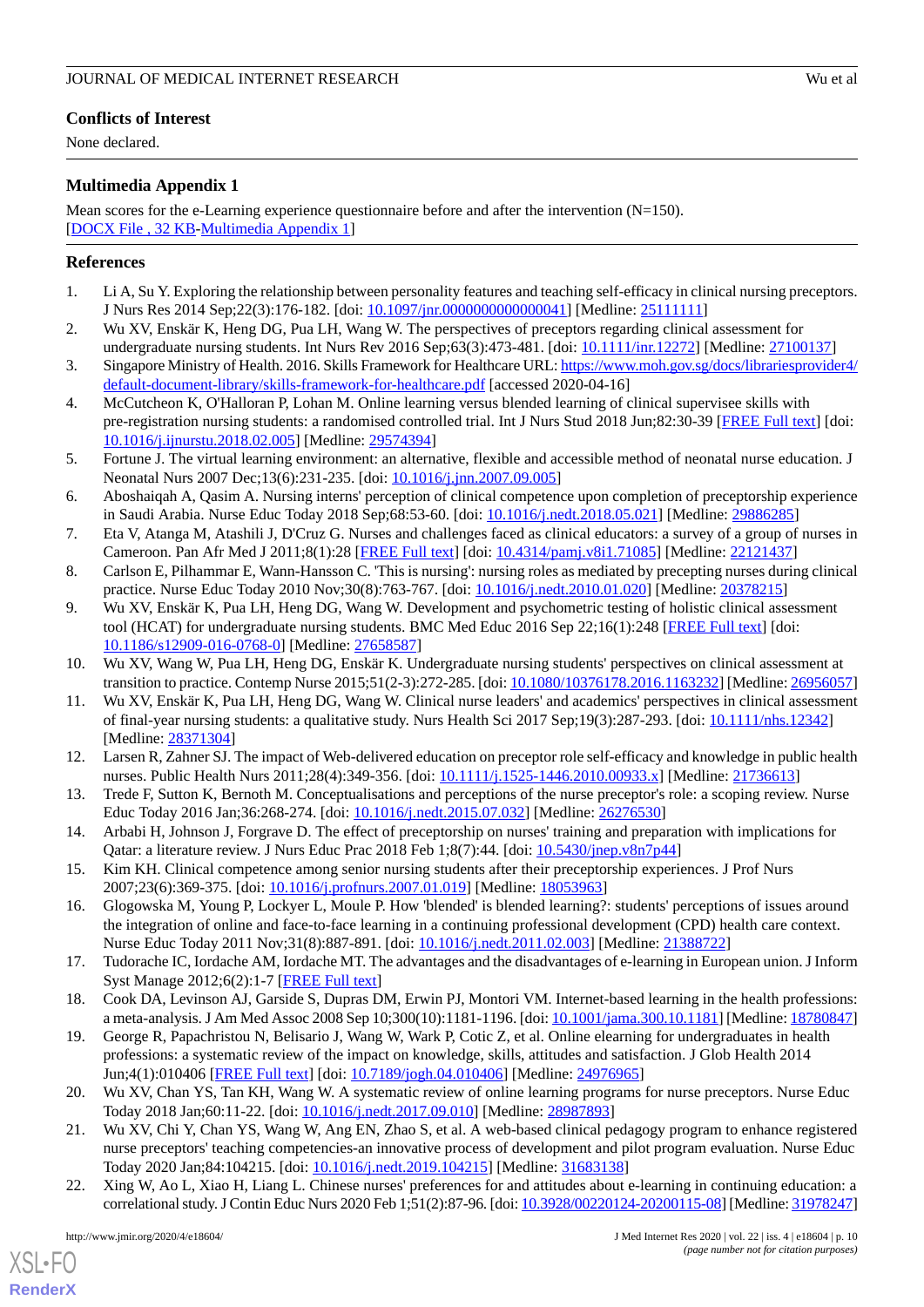- <span id="page-10-0"></span>23. Frehywot S, Vovides Y, Talib Z, Mikhail N, Ross H, Wohltjen H, et al. E-learning in medical education in resource constrained low- and middle-income countries. Hum Resour Health 2013 Feb 4;11:4 [\[FREE Full text\]](https://human-resources-health.biomedcentral.com/articles/10.1186/1478-4491-11-4) [doi: [10.1186/1478-4491-11-4\]](http://dx.doi.org/10.1186/1478-4491-11-4) [Medline: [23379467\]](http://www.ncbi.nlm.nih.gov/entrez/query.fcgi?cmd=Retrieve&db=PubMed&list_uids=23379467&dopt=Abstract)
- <span id="page-10-1"></span>24. Moule P, Ward R, Lockyer L. Issues with e-learning in nursing and health education in the UK: are new technologies being embraced in the teaching and learning environments? J Res Nurs 2010 May 27;16(1):77-90. [doi: [10.1177/1744987110370940\]](http://dx.doi.org/10.1177/1744987110370940)
- <span id="page-10-3"></span><span id="page-10-2"></span>25. Parker EB, Wassef ME. Flexible online learning options for graduate nursing students. Nurse Educ 2010;35(6):243-247. [doi: [10.1097/NNE.0b013e3181f7f177](http://dx.doi.org/10.1097/NNE.0b013e3181f7f177)] [Medline: [20975408](http://www.ncbi.nlm.nih.gov/entrez/query.fcgi?cmd=Retrieve&db=PubMed&list_uids=20975408&dopt=Abstract)]
- <span id="page-10-4"></span>26. Cottrell S, Donaldson JH. Exploring the opinions of registered nurses working in a clinical transfusion environment on the contribution of e-learning to personal learning and clinical practice: results of a small scale educational research study. Nurse Educ Pract 2013 May;13(3):221-227. [doi: [10.1016/j.nepr.2013.01.014](http://dx.doi.org/10.1016/j.nepr.2013.01.014)] [Medline: [23474272\]](http://www.ncbi.nlm.nih.gov/entrez/query.fcgi?cmd=Retrieve&db=PubMed&list_uids=23474272&dopt=Abstract)
- <span id="page-10-5"></span>27. Talebian S, Mohammadi HM, Rezvanfar A. Information and communication technology (ICT) in higher education: advantages, disadvantages, conveniences and limitations of applying e-learning to agricultural students in Iran. Procedia Soc Behav Sci 2014 Oct;152:300-305. [doi: [10.1016/j.sbspro.2014.09.199\]](http://dx.doi.org/10.1016/j.sbspro.2014.09.199)
- <span id="page-10-6"></span>28. Haigh J. Information technology in health professional education: why IT matters. Nurse Educ Today 2004 Oct;24(7):547-552. [doi: [10.1016/j.nedt.2004.07.008](http://dx.doi.org/10.1016/j.nedt.2004.07.008)] [Medline: [15465170\]](http://www.ncbi.nlm.nih.gov/entrez/query.fcgi?cmd=Retrieve&db=PubMed&list_uids=15465170&dopt=Abstract)
- <span id="page-10-7"></span>29. Bliuc A, Goodyear P, Ellis RA. Research focus and methodological choices in studies into students' experiences of blended learning in higher education. Internet High Educ 2007 Jan;10(4):231-244. [doi: [10.1016/j.iheduc.2007.08.001\]](http://dx.doi.org/10.1016/j.iheduc.2007.08.001)
- <span id="page-10-8"></span>30. Garrison D, Kanuka H. Blended learning: uncovering its transformative potential in higher education. Internet High Educ 2004 Apr;7(2):95-105. [doi: [10.1016/j.iheduc.2004.02.001](http://dx.doi.org/10.1016/j.iheduc.2004.02.001)]
- <span id="page-10-9"></span>31. Sit JW, Chung JW, Chow MC, Wong TK. Experiences of online learning: students' perspective. Nurse Educ Today 2005 Feb;25(2):140-147. [doi: [10.1016/j.nedt.2004.11.004\]](http://dx.doi.org/10.1016/j.nedt.2004.11.004) [Medline: [15701540](http://www.ncbi.nlm.nih.gov/entrez/query.fcgi?cmd=Retrieve&db=PubMed&list_uids=15701540&dopt=Abstract)]
- <span id="page-10-10"></span>32. Frenk J, Chen L, Bhutta ZA, Cohen J, Crisp N, Evans T, et al. Health professionals for a new century: transforming education to strengthen health systems in an interdependent world. Lancet 2010 Dec 4;376(9756):1923-1958. [doi: [10.1016/S0140-6736\(10\)61854-5\]](http://dx.doi.org/10.1016/S0140-6736(10)61854-5) [Medline: [21112623](http://www.ncbi.nlm.nih.gov/entrez/query.fcgi?cmd=Retrieve&db=PubMed&list_uids=21112623&dopt=Abstract)]
- <span id="page-10-11"></span>33. Thistlethwaite JE, Davies D, Ekeocha S, Kidd JM, MacDougall C, Matthews P, et al. The effectiveness of case-based learning in health professional education. A BEME systematic review: BEME guide no 23. Med Teach 2012;34(6):e421-e444. [doi: [10.3109/0142159X.2012.680939](http://dx.doi.org/10.3109/0142159X.2012.680939)] [Medline: [22578051](http://www.ncbi.nlm.nih.gov/entrez/query.fcgi?cmd=Retrieve&db=PubMed&list_uids=22578051&dopt=Abstract)]
- <span id="page-10-13"></span><span id="page-10-12"></span>34. Turk B, Ertl S, Wong G, Wadowski P, Löffler-Stastka H. Does case-based blended-learning expedite the transfer of declarative knowledge to procedural knowledge in practice? BMC Med Educ 2019 Dec 3;19(1):447 [\[FREE Full text](https://bmcmededuc.biomedcentral.com/articles/10.1186/s12909-019-1884-4)] [doi: [10.1186/s12909-019-1884-4\]](http://dx.doi.org/10.1186/s12909-019-1884-4) [Medline: [31796049](http://www.ncbi.nlm.nih.gov/entrez/query.fcgi?cmd=Retrieve&db=PubMed&list_uids=31796049&dopt=Abstract)]
- <span id="page-10-14"></span>35. Bonney K. Case study teaching method improves student performance and perceptions of learning gains. J Microbiol Biol Educ 2015 May;16(1):21-28 [[FREE Full text](http://europepmc.org/abstract/MED/25949753)] [doi: [10.1128/jmbe.v16i1.846](http://dx.doi.org/10.1128/jmbe.v16i1.846)] [Medline: [25949753](http://www.ncbi.nlm.nih.gov/entrez/query.fcgi?cmd=Retrieve&db=PubMed&list_uids=25949753&dopt=Abstract)]
- <span id="page-10-15"></span>36. Graham RC. Blended learning systems: definition, current trends, and future directions. In: Bonk CJ, Graham CR, editors. The Handbook of Blended Learning: Global Perspectives, Local Designs. San Francisco, CA: Pfeiffer Publications; 2006:3-21.
- <span id="page-10-16"></span>37. Ocak MA. Blend or not to blend: a study investigating faculty members perceptions of blended teaching. World J Educ Technol 2010;2(3):196-210 [\[FREE Full text\]](https://www.semanticscholar.org/paper/Blend-or-not-to-blend%3A-a-study-investigating-of-Ocak/0b9fd806ae19e214acdded38ae6e0fcffbbde18d)
- <span id="page-10-17"></span>38. Jokinen P, Mikkonen I. Teachers' experiences of teaching in a blended learning environment. Nurse Educ Pract 2013 Nov;13(6):524-528. [doi: [10.1016/j.nepr.2013.03.014\]](http://dx.doi.org/10.1016/j.nepr.2013.03.014) [Medline: [23608218\]](http://www.ncbi.nlm.nih.gov/entrez/query.fcgi?cmd=Retrieve&db=PubMed&list_uids=23608218&dopt=Abstract)
- <span id="page-10-19"></span><span id="page-10-18"></span>39. Smyth S, Houghton C, Cooney A, Casey D. Students' experiences of blended learning across a range of postgraduate programmes. Nurse Educ Today 2012 May;32(4):464-468. [doi: [10.1016/j.nedt.2011.05.014](http://dx.doi.org/10.1016/j.nedt.2011.05.014)] [Medline: [21645947](http://www.ncbi.nlm.nih.gov/entrez/query.fcgi?cmd=Retrieve&db=PubMed&list_uids=21645947&dopt=Abstract)]
- <span id="page-10-20"></span>40. Posey L, Pintz C. Transitioning a bachelor of science in nursing program to blended learning: successes, challenges & outcomes. Nurse Educ Pract 2017 Sep;26:126-133. [doi: [10.1016/j.nepr.2016.10.006](http://dx.doi.org/10.1016/j.nepr.2016.10.006)] [Medline: [28277260](http://www.ncbi.nlm.nih.gov/entrez/query.fcgi?cmd=Retrieve&db=PubMed&list_uids=28277260&dopt=Abstract)]
- <span id="page-10-21"></span>41. Faul F, Erdfelder E, Lang A, Buchner A. G\*Power 3: a flexible statistical power analysis program for the social, behavioral, and biomedical sciences. Behav Res Methods 2007 May;39(2):175-191. [doi: [10.3758/bf03193146\]](http://dx.doi.org/10.3758/bf03193146) [Medline: [17695343](http://www.ncbi.nlm.nih.gov/entrez/query.fcgi?cmd=Retrieve&db=PubMed&list_uids=17695343&dopt=Abstract)]
- <span id="page-10-22"></span>42. Wu XV, Enskär K, Lee CC, Wang W. A systematic review of clinical assessment for undergraduate nursing students. Nurse Educ Today 2015 Feb;35(2):347-359. [doi: [10.1016/j.nedt.2014.11.016\]](http://dx.doi.org/10.1016/j.nedt.2014.11.016) [Medline: [25497138](http://www.ncbi.nlm.nih.gov/entrez/query.fcgi?cmd=Retrieve&db=PubMed&list_uids=25497138&dopt=Abstract)]
- <span id="page-10-23"></span>43. Hsu L, Hsieh S, Chiu H, Chen Y. Clinical teaching competence inventory for nursing preceptors: instrument development and testing. Contemp Nurse 2014;46(2):214-224. [doi: [10.5172/conu.2014.46.2.214](http://dx.doi.org/10.5172/conu.2014.46.2.214)] [Medline: [24787255](http://www.ncbi.nlm.nih.gov/entrez/query.fcgi?cmd=Retrieve&db=PubMed&list_uids=24787255&dopt=Abstract)]
- <span id="page-10-24"></span>44. Parsons R. Improving preceptor self-efficacy using an online educational program. Int J Nurs Educ Scholarsh 2007;4(21):1-17. [doi: [10.2202/1548-923X.1339](http://dx.doi.org/10.2202/1548-923X.1339)] [Medline: [18052919](http://www.ncbi.nlm.nih.gov/entrez/query.fcgi?cmd=Retrieve&db=PubMed&list_uids=18052919&dopt=Abstract)]
- 45. Liang J, Wu S, Tsai C. Nurses' internet self-efficacy and attitudes toward web-based continuing learning. Nurse Educ Today 2011 Nov;31(8):768-773. [doi: [10.1016/j.nedt.2010.11.021](http://dx.doi.org/10.1016/j.nedt.2010.11.021)] [Medline: [21176859](http://www.ncbi.nlm.nih.gov/entrez/query.fcgi?cmd=Retrieve&db=PubMed&list_uids=21176859&dopt=Abstract)]
- 46. Chiu Y, Tsai C. The roles of social factor and internet self-efficacy in nurses' web-based continuing learning. Nurse Educ Today 2014 Mar;34(3):446-450. [doi: [10.1016/j.nedt.2013.04.013](http://dx.doi.org/10.1016/j.nedt.2013.04.013)] [Medline: [23669599\]](http://www.ncbi.nlm.nih.gov/entrez/query.fcgi?cmd=Retrieve&db=PubMed&list_uids=23669599&dopt=Abstract)
- 47. Ginns P, Ellis R. Quality in blended learning: exploring the relationships between on-line and face-to-face teaching and learning. Internet High Educ 2007 Jan;10(1):53-64. [doi: [10.1016/j.iheduc.2006.10.003\]](http://dx.doi.org/10.1016/j.iheduc.2006.10.003)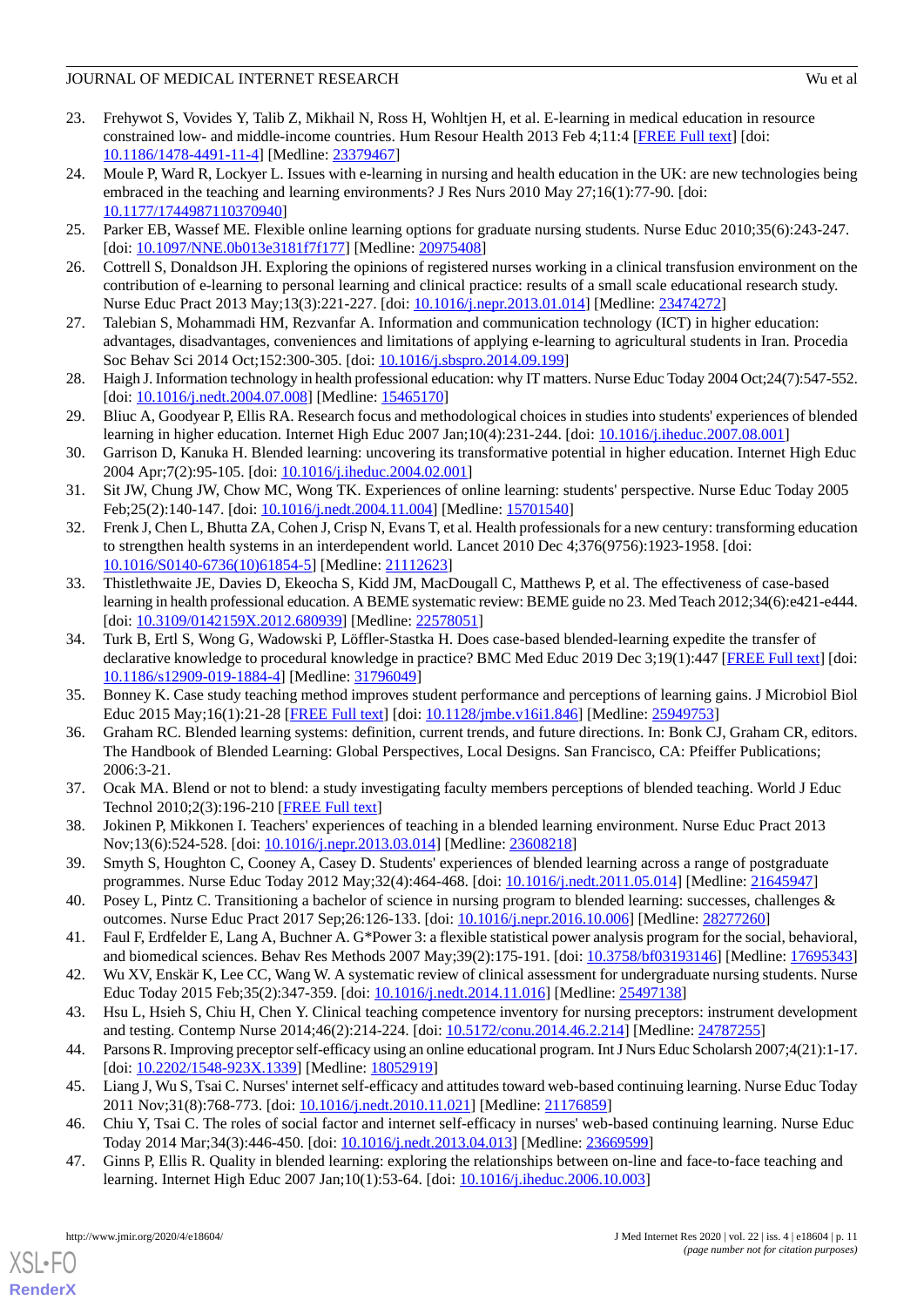- <span id="page-11-0"></span>48. George D, Mallery P. SPSS for Windows Step by Step: A Simple Study Guide and Reference, 17.0 Update. Tenth Edition. Boston, MA: Allyn & Bacon; 2010.
- <span id="page-11-1"></span>49. Micallef R, Kayyali R. A systematic review of models used and preferences for continuing education and continuing professional development of pharmacists. Pharmacy (Basel) 2019 Nov 16;7(4):154 [\[FREE Full text](http://www.mdpi.com/resolver?pii=pharmacy7040154)] [doi: [10.3390/pharmacy7040154](http://dx.doi.org/10.3390/pharmacy7040154)] [Medline: [31744140\]](http://www.ncbi.nlm.nih.gov/entrez/query.fcgi?cmd=Retrieve&db=PubMed&list_uids=31744140&dopt=Abstract)
- <span id="page-11-3"></span><span id="page-11-2"></span>50. World Health Organisation. 2017. Patient Safety: Making Health Care Safer URL: [http://apps.who.int/iris/bitstream/10665/](http://apps.who.int/iris/bitstream/10665/255507/1/WHO-HIS-SDS-2017.11-eng) [255507/1/WHO-HIS-SDS-2017.11-eng](http://apps.who.int/iris/bitstream/10665/255507/1/WHO-HIS-SDS-2017.11-eng) [accessed 2020-11-11]
- <span id="page-11-4"></span>51. Harrington S. Mentoring new nurse practitioners to accelerate their development as primary care providers: a literature review. J Am Acad Nurse Pract 2011 Apr;23(4):168-174. [doi: [10.1111/j.1745-7599.2011.00601.x\]](http://dx.doi.org/10.1111/j.1745-7599.2011.00601.x) [Medline: [21489010\]](http://www.ncbi.nlm.nih.gov/entrez/query.fcgi?cmd=Retrieve&db=PubMed&list_uids=21489010&dopt=Abstract)
- <span id="page-11-5"></span>52. Kacel B, Millar M, Norris D. Measurement of nurse practitioner job satisfaction in a midwestern state. J Am Acad Nurse Pract 2005 Jan;17(1):27-32. [doi: [10.1111/j.1041-2972.2005.00007.x\]](http://dx.doi.org/10.1111/j.1041-2972.2005.00007.x) [Medline: [15679881\]](http://www.ncbi.nlm.nih.gov/entrez/query.fcgi?cmd=Retrieve&db=PubMed&list_uids=15679881&dopt=Abstract)
- <span id="page-11-6"></span>53. Latessa R, Beaty N, Landis S, Colvin G, Janes C. The satisfaction, motivation, and future of community preceptors: the north Carolina experience. Acad Med 2007 Jul;82(7):698-703. [doi: [10.1097/ACM.0b013e318067483c](http://dx.doi.org/10.1097/ACM.0b013e318067483c)] [Medline: [17595570\]](http://www.ncbi.nlm.nih.gov/entrez/query.fcgi?cmd=Retrieve&db=PubMed&list_uids=17595570&dopt=Abstract)
- <span id="page-11-7"></span>54. Payakachat N, Ounpraseuth S, Ragland D, Murawski MM. Job and career satisfaction among pharmacy preceptors. Am J Pharm Educ 2011 Oct 10;75(8):153 [[FREE Full text](http://europepmc.org/abstract/MED/22102743)] [doi: [10.5688/ajpe758153](http://dx.doi.org/10.5688/ajpe758153)] [Medline: [22102743](http://www.ncbi.nlm.nih.gov/entrez/query.fcgi?cmd=Retrieve&db=PubMed&list_uids=22102743&dopt=Abstract)]
- <span id="page-11-8"></span>55. Seo H, Ryu K, Lee S, Noh J, La H, Kim E. Stress, satisfaction, and competency of hospital pharmacy preceptors under the new pharmacy program in south Korea. Am J Pharm Educ 2018 Oct;82(8):6351 [[FREE Full text\]](http://europepmc.org/abstract/MED/30425399) [doi: [10.5688/ajpe6351](http://dx.doi.org/10.5688/ajpe6351)] [Medline: [30425399](http://www.ncbi.nlm.nih.gov/entrez/query.fcgi?cmd=Retrieve&db=PubMed&list_uids=30425399&dopt=Abstract)]
- <span id="page-11-9"></span>56. Knox S, Cullen W, Dunne C. Continuous professional competence (CPC) for emergency medical technicians in Ireland: educational needs assessment. BMC Emerg Med 2013 Dec 17;13:25 [[FREE Full text](https://bmcemergmed.biomedcentral.com/articles/10.1186/1471-227X-13-25)] [doi: [10.1186/1471-227X-13-25\]](http://dx.doi.org/10.1186/1471-227X-13-25) [Medline: [24345064](http://www.ncbi.nlm.nih.gov/entrez/query.fcgi?cmd=Retrieve&db=PubMed&list_uids=24345064&dopt=Abstract)]
- <span id="page-11-10"></span>57. Knox S, Cullen W, Dunne C. Continuous professional competence (CPC) for Irish paramedics and advanced paramedics: a national study. BMC Med Educ 2014 Mar 2;14:41 [\[FREE Full text](https://bmcmededuc.biomedcentral.com/articles/10.1186/1472-6920-14-41)] [doi: [10.1186/1472-6920-14-41\]](http://dx.doi.org/10.1186/1472-6920-14-41) [Medline: [24580830](http://www.ncbi.nlm.nih.gov/entrez/query.fcgi?cmd=Retrieve&db=PubMed&list_uids=24580830&dopt=Abstract)]
- 58. Howlett D, Vincent T, Watson G, Owens E, Webb R, Gainsborough N, et al. Blending online techniques with traditional face to face teaching methods to deliver final year undergraduate radiology learning content. Eur J Radiol 2011 Jun;78(3):334-341. [doi: [10.1016/j.ejrad.2009.07.028](http://dx.doi.org/10.1016/j.ejrad.2009.07.028)] [Medline: [19729259](http://www.ncbi.nlm.nih.gov/entrez/query.fcgi?cmd=Retrieve&db=PubMed&list_uids=19729259&dopt=Abstract)]
- <span id="page-11-12"></span><span id="page-11-11"></span>59. Makhdoom N, Khoshhal KI, Algaidi S, Heissam K, Zolaly MA. 'Blended learning' as an effective teaching and learning strategy in clinical medicine: a comparative cross-sectional university-based study. J Taibah Univ Sci 2013 Apr;8(1):12-17. [doi: [10.1016/j.jtumed.2013.01.002\]](http://dx.doi.org/10.1016/j.jtumed.2013.01.002)
- <span id="page-11-13"></span>60. Wu J, Tennyson RD, Hsia T. A study of student satisfaction in a blended e-learning system environment. Comput Educ 2010 Aug;55(1):155-164. [doi: [10.1016/j.compedu.2009.12.012\]](http://dx.doi.org/10.1016/j.compedu.2009.12.012)
- <span id="page-11-14"></span>61. Tobin K. Qualitative perceptions of learning environments on the world wide web. Learn Environ Res 1998;1(2):139. [doi: [10.1023/A:1009953715583\]](http://dx.doi.org/10.1023/A:1009953715583)
- <span id="page-11-15"></span>62. Sinclair P, Kable A, Levett-Jones T. The effectiveness of internet-based e-learning on clinician behavior and patient outcomes: a systematic review protocol. JBI Database System Rev Implement Rep 2015 Jan;13(1):52-64. [doi: [10.11124/jbisrir-2015-1919](http://dx.doi.org/10.11124/jbisrir-2015-1919)] [Medline: [26447007\]](http://www.ncbi.nlm.nih.gov/entrez/query.fcgi?cmd=Retrieve&db=PubMed&list_uids=26447007&dopt=Abstract)
- <span id="page-11-16"></span>63. Johannesen M, Øgrim L, Giæver T. Notion in motion: teachers' digital competence. Nordic J Digit Literacy 2014;4:300-312 [[FREE Full text](https://www.researchgate.net/publication/279556595_Notion_in_Motion_Teachers)]
- <span id="page-11-17"></span>64. Dutra DK. Implementation of case studies in undergraduate didactic nursing courses: a qualitative study. BMC Nurs 2013 Jul 4;12(1):15-23 [\[FREE Full text](https://bmcnurs.biomedcentral.com/articles/10.1186/1472-6955-12-15)] [doi: [10.1186/1472-6955-12-15\]](http://dx.doi.org/10.1186/1472-6955-12-15) [Medline: [23826925\]](http://www.ncbi.nlm.nih.gov/entrez/query.fcgi?cmd=Retrieve&db=PubMed&list_uids=23826925&dopt=Abstract)
- <span id="page-11-18"></span>65. Haraldseid C, Friberg F, Aase K. How can students contribute? A qualitative study of active student involvement in development of technological learning material for clinical skills training. BMC Nurs 2016;15(1):2 [[FREE Full text](https://bmcnurs.biomedcentral.com/articles/10.1186/s12912-016-0125-y)] [doi: [10.1186/s12912-016-0125-y\]](http://dx.doi.org/10.1186/s12912-016-0125-y) [Medline: [26759529](http://www.ncbi.nlm.nih.gov/entrez/query.fcgi?cmd=Retrieve&db=PubMed&list_uids=26759529&dopt=Abstract)]
- <span id="page-11-19"></span>66. Timmins F, Cassidy S, Nugent O, Lydon C, Part S, Keane L, et al. Reluctance to fail nursing students in practice-implications for nurse managers. J Nurs Manag 2017 Oct;25(7):489-490. [doi: [10.1111/jonm.12508\]](http://dx.doi.org/10.1111/jonm.12508) [Medline: [29024202\]](http://www.ncbi.nlm.nih.gov/entrez/query.fcgi?cmd=Retrieve&db=PubMed&list_uids=29024202&dopt=Abstract)
- 67. Allen IE, Seaman J. Changing Course: Ten Years of Tracking Online Education in the United States. London, UK: Babson Survey Research Group and Quahog Research Group; 2013.
- 68. Keržič D, Tomaževič N, Aristovnik A, Umek L. Exploring critical factors of the perceived usefulness of blended learning for higher education students. PLoS One 2019;14(11):e0223767 [\[FREE Full text\]](http://dx.plos.org/10.1371/journal.pone.0223767) [doi: [10.1371/journal.pone.0223767\]](http://dx.doi.org/10.1371/journal.pone.0223767) [Medline: [31751345](http://www.ncbi.nlm.nih.gov/entrez/query.fcgi?cmd=Retrieve&db=PubMed&list_uids=31751345&dopt=Abstract)]

### **Abbreviations**

**AWCLS:** attitudes toward a web-based continuing learning survey **CTBL:** clinical teaching blended learning **CTCI:** clinical teaching competence inventory **e-learning:** electronic learning **LEQ:** e-Learning experience questionnaire **PSEQ:** preceptor self-efficacy questionnaire